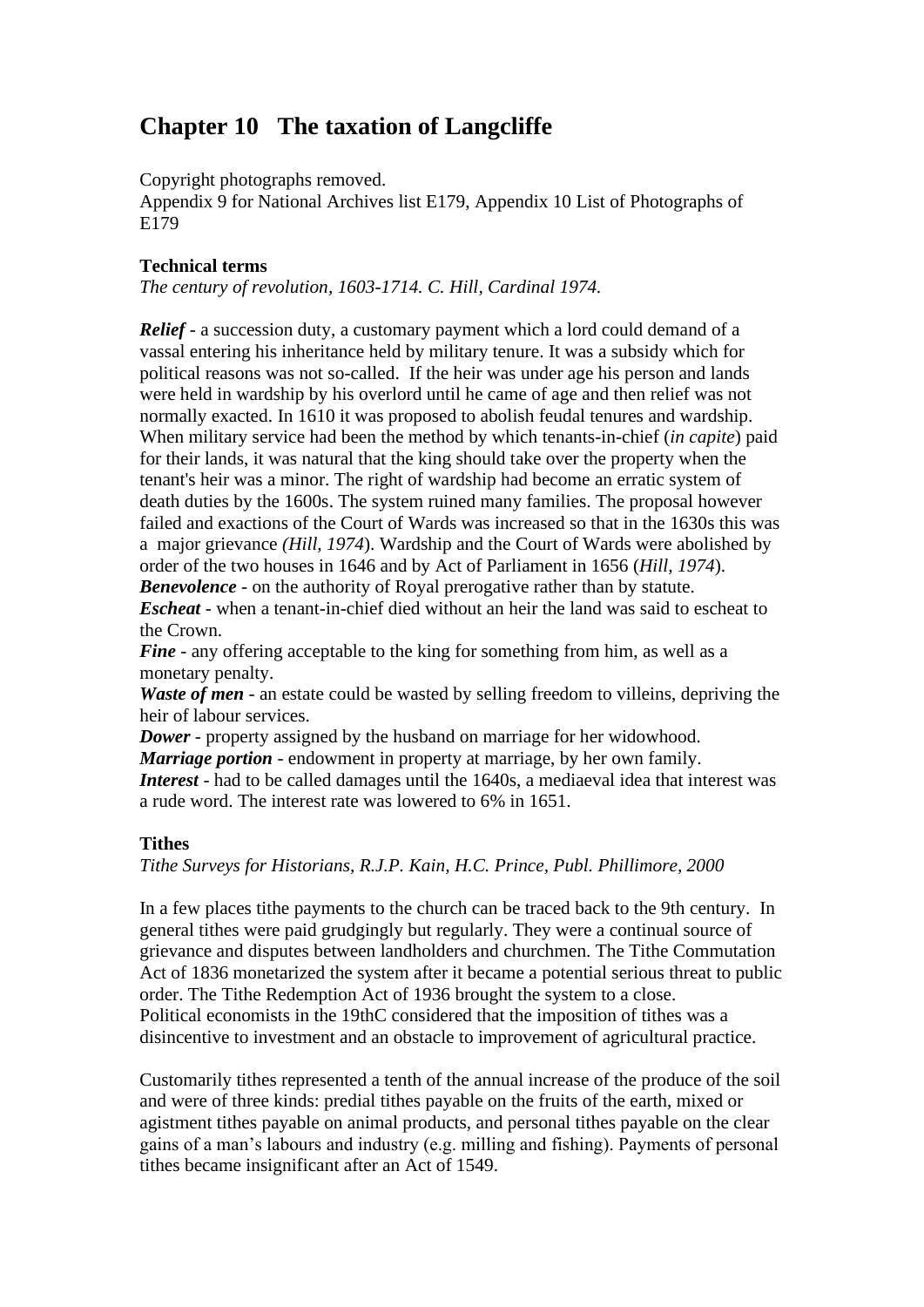Lands owned by the Cistercians before 1215 were exempt. Also exempt were lands which formerly belonged to one of the great monasteries and which had not paid tithes at the time of Dissolution (1536). On Dissolution lands reverted to the Crown and sold if owned by the abbot.

For Giggleswick parish it is relevant that it was about 1240 (i.e. after 1215) when Elias bequeathed Langcliffe to Cistercian Sawley Abbey (founded in 1148). A charter of 1259 shows that Langcliffe was due to pay tithes to support Giggleswick Church. It is presumed then that lands owned by Sawley Abbey were not exempt. In some cases exemption was granted by the Pope.

*(Surtees Society vol. 6 1837 The Priory of Finchale page 66 LXXIV Ordinatio Vicariae de Gykleswyk 1259 Cart. III. 27*

*To all faithful Christians who shall see or hear these present letters, G(odfrey) by Divine grace Archbishop of York, Primate of England, sends eternal greetings in the Lord. You should know that we with the agreement of the Prior and Convent of Durham and the Prior of Finchale have ordained a perpetual Vicarage of Giggleswick Church in the following manner, namely that the vicar, for the time being, should have the tithes of the sheaves of corn of Langcliffe and of Stainford sub monte, and tithes of all the parish hay, of the grist (of the mills), growing crops, wages, geese, and also poultry. Also he should have all annual offerings to the altar, personal tithes, and mortuaries which are not paid for a living animal, and the dwelling house on the church land to live in, which was formerly occupied by Henry Thoppan (Topham?).* 

Tithe payments were confirmed in 1684;

 *Giggleswick Terrier – Borthwick. York. Ref. TER D CRAVEN D*

*An answer to the seaventh paragraph of the first tytle in the Archbishopps Artickles of Inquiry at his Metropolicall visitation 1684 by the then Church wardens of the parish of Gigleswicke.*

*Wee have noe such pfect Terrier as is Inquired after in the said paragraph but upon our utmost Inquiry wee finde these pticulers hereafter menconed belonging to the vicaridge of Gigleswicke ………*

*Wee alsoe finde that all the tythes of Corne and grayne of the severall townes of Lancliffe and Staineforth being of the yearly valew of thirty eight pound belongeth to the said vicaridge.*

After Dissolution tithe rights could be purchased by individuals as shown by later documents concerning disputes over tithe payments. Tithes are therefore seen to be due from Langcliffe to the Giggleswick vicarage from at least 1259.

#### **The National Archives**

The National Archives hold all the detailed records of taxation of lay people in England from about 1190 to 1690 and clerics from 1269 to 1663 (series E179). The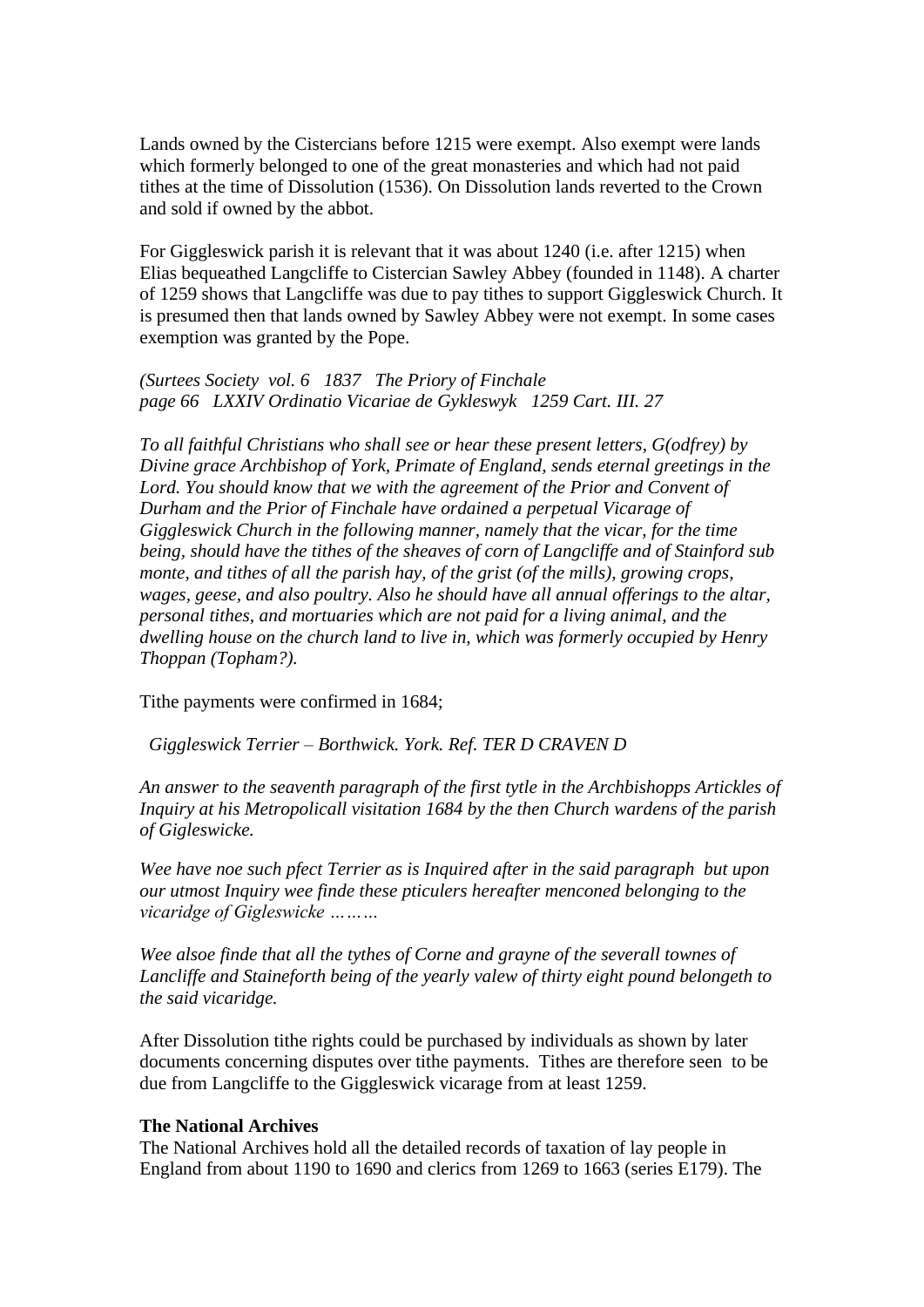earliest records relate to the carucages, a tax on land, between 1194 and 1224. The lay subsidies imposed on income and moveable property survive from 1225. The lay subsidies ceased to be assessed on individuals in 1334 and were replaced by fixed quotas on tax units such as villages. There was a Parish tax in 1371 and a Poll tax in 1377 and 1379. In the 1400s there were experiments in income taxes - in 1404, 1411, 1435 and 1449. The Tudors revised the basis of the lay subsidies in 1512 and 1515 and the fixed quota medieval form was discontinued in 1623. Various other taxes were imposed in the 1600s.

Records for Langcliffe total 103 with 8 being unreadable. Photographs have been taken of all these records and are held by the authors of this article but they are subject to copyright TNA and cannot be shown on this website. Records for some tax years may be missing. Similar lists are available for other Craven villages.

#### **Medieval days**

Taxation is not a modern invention. There is a large literature on the history of the topic but this is not often described from the viewpoint of the common man in a village over very many generations rather than that of the royal recipient. An effective national mechanism for tax collection was in place before the Danish invasions, based on land held and related therefore to resources available. A soldier (or 2s in lieu) had to be provided for each hide of land assigned to a community, typically assessed at a few hides for a small village, one hide being sufficient for a family's needs. At this time an oxen was valued at 3 to 4s. A tax (heregeld) was levied to pay the Danegeld. Taxes for army costs and was collected from 1016 to 1051. When William the Conqueror took over the country in 1066 heavy taxes were demanded which caused anguish to the peasants. The Domesday book of 1086 was a compilation of annual land values of each manor which became the basis for re-assessment of the tax system. Langcliffe was noted to have 3 carucates (about 180 to 360 acres) taxable, probably enough to support 10 to 20 households. William II (Rufus, reigned1087- 1100) collected geld in 1090, 1094, 1096, 1097 and 1098. In the 1100's and 1200's military service was part of the feudal system but scutage payments were allowed in lieu. Carucages or taxes on land were levied occasionally. King John levied 3s on a plough team. Taxes on movable chattels and revenues, or property tax, was used by Henry II to raise money for crusades, and to pay the ransom for Richard II in 1194/4. In 1203 a tax of 1/7th of movables was made, and in 1207 a shilling in the mark (13s 4d) of property (called a thirteenth – i.e. 12d/160d). Although called a 'gracious aid' to the king, they were a tyrannous imposition which every freeman had to pay. There was much opposition and avoidance. In the reign of Edward I (1272-1307) John de Kirkby the King's Treasurer surveyed the military capabilities and land values of Yorkshire.

Taxation issues were an important trigger for revolt over many centuries. In England the tradition was that taxation should only be raised by consent in Parliament. Demands for non-parliamentary taxes were couched in terms such as 'a loving contribution' or a 'benevolence'. The King was expected to be self-sufficient. In 1497 there was a rising in western England as a protest against exceptionally heavy levy of direct taxation to support war against Scotland. Richard IV used 'crafty means to levy outrageous sums'. In Yorkshire in 1513 the commons volunteered for war but not supply of money 'because they have so little of it'. In 1525 the King asked for an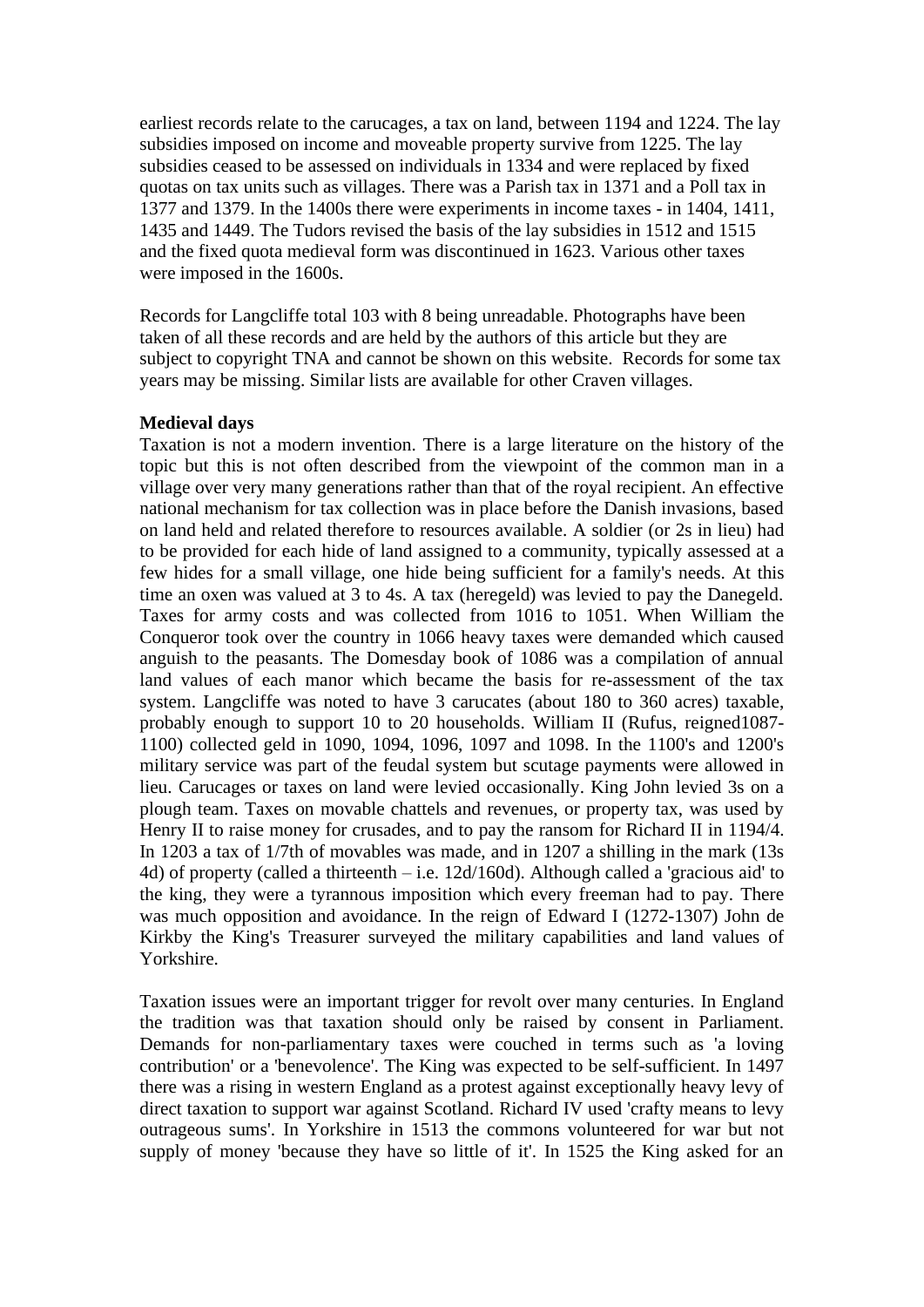'amicable grant' which caused great distress after a period of poor harvests, plague and collapse in the wool trade.

*Brigden, S., 2001. New Worlds, Lost Worlds: The Rule of the Tudors 1485-1603.The Penguin History of Britain.*

#### **Land-based tax records**

In 1290 a levy, cunningly labelled a 'gift', was allowed for the marriage of the king's (Edward I) eldest daughter but was not collected until 1302. The Abbot of Sawley who held Langcliffe was rated at 2 carucates. Henry Lord Percy as overlord paid 5s 9d.

*The National Archives E179/206/11 under uv light 1302 or earlier* Langclyf Abbas de Sallay ij carucates

*The National Archives E179/206/9 m2 1302 or earlier*

Langcliv eod[e]m henr[y] pro ij car[ucate]s tene in Langclyve Unde ut su[pr]a v s ix den

 Langcliffe the same Henry (*de Percy*) for 2 carucates held in Langcliffe hence as above 5s 9d

The symbol in front of personal names and vills is widely used in tax documents and is De, loosely translated as 'from' (*personal, R. Glasscock*).

Kirkby's Inquest, Knights' Fees: Nomina Villarum in 1316 (*Surtees Soc. 1866, vol. 49, p354)* shows that Langeclif in the Wapentagium de Staynclif is noted as having the Abbas de Sallay as Lord of the Manor. Langcliffe is stated to have 2 carucates which the Abbot of Sawley holds under the Percy overlords and they under the King. A tax of 18d is to be paid by the Abbot as Lord of the Manor recovered in part by the rents paid by the inhabitants - about 1d per family. After the Black Death of 1348/9 a labourer's wages were 4d a day.

*p.21*.

Lancliff In eadem villa sunt duae car. terrae quas Abbas de Sallay tenet de haeredibus de Percy et haeredes de rege; et solebant reddere ad finem praedictum xviij d (*viij d in Treasury of Receipt of Exchequer*) et nunc nihil solvunt Feoda militum in Com. Ebor.

### *p.200*

In Langcliff sunt ij car.; quarum Abbas de Salley tenet totum in dominico de Percy, et Percy de rege; et clamat habere libertatem de tempore Henrici patris Edwardi, et redd., in antiquo tempore ad finem wap. [xviij d], et modo est in eodem …. et contradicunt. Summa patet.

### *p.355*

Setell Abbas de Furneaux et haer' Henrici de Percy Langeclif Abbas de Sallay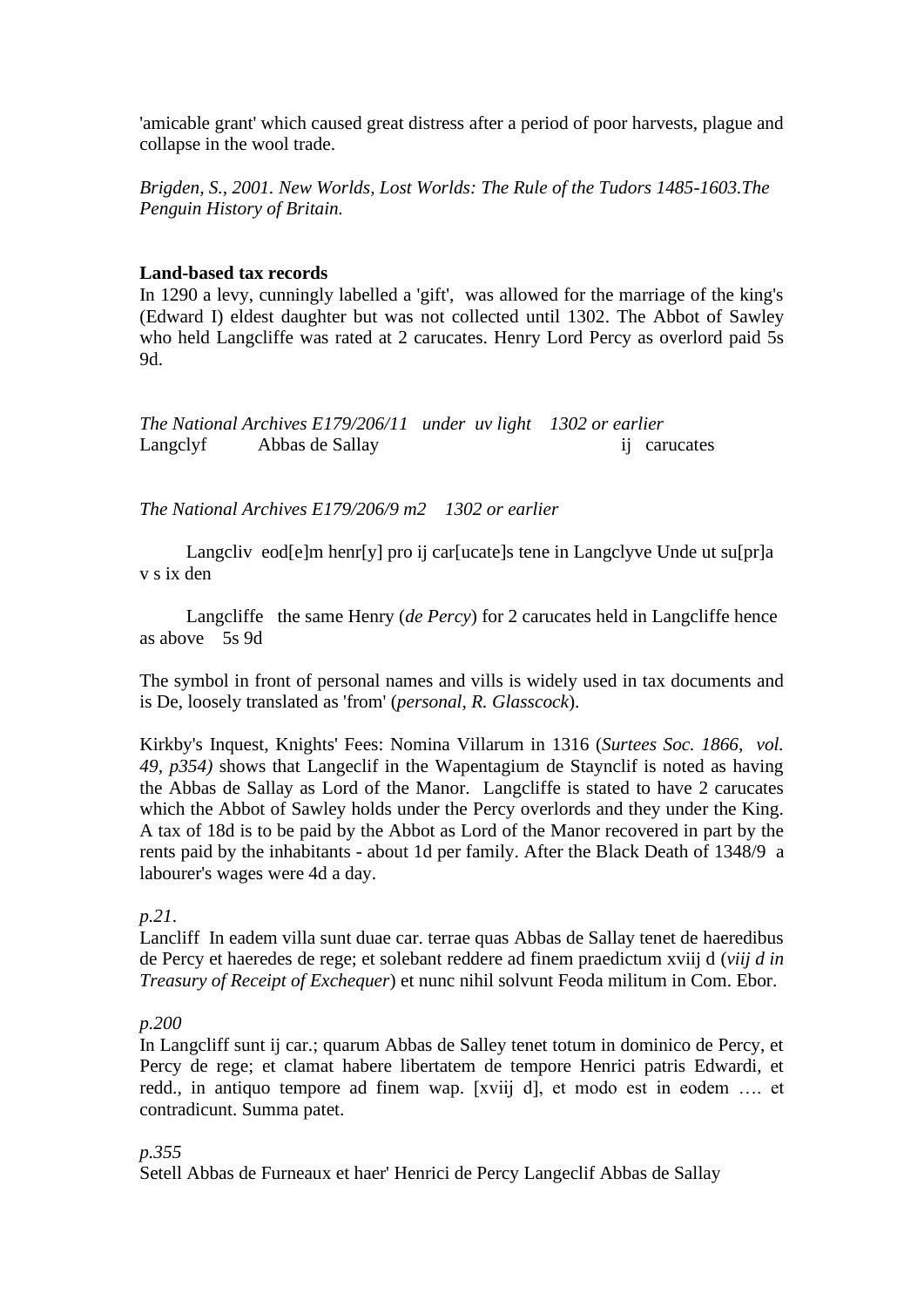In 1502 Sawley paid 14s 9 1/2d for the manor of Langcliffe to the Percy family (*YAS DD121/32/1 Percy rent survey*).

#### **Church taxes**

Independent of these tax measures to raise money to run the country was the tithe system to support the churches. Tithes were probably levied from the 500's but it is with the building of parish churches by manorial lords in the 1200's and later that tithes were to support an incumbent. All tenants were to pay, in Langcliffe's case to Giggleswick Church; payment with produce of the land was typical - corn, oats, hay, wood, animals, wool, eggs etc. John Foster of Winskill in his will of 1554 mentions forgotten tithes as do several others. Disputes were so common that it was considered astonishing that agriculture could be carried on with so much friction between clergy and farmers (*Tate, W.E, 1969. The Parish Chest, pub. CUP*).

Mortuary fees were payable. In 1511 Richard Hunne refused to pay his fee to the rector in London for his baby son. Hunne was eventually murdered in an ecclesiastical prison, accused of heresy. In 1515 Parliament withdrew a bill to regulate mortuary fees after an argument about whether Parliament could legislate on church matters. The 1515 Parliament was dismissed because of its anti-clerical agitation concerning the Hunne affair.

Fees for probate in higher church courts could be extortionate in Tudor times.

In 1641-2 there were riots against enclosure and refusals to pay tithes and rents. (*The century of revolution, 1603-1714. C. Hill, Cardinal 1974*).

### **Lay subsidies**

From 1225 the concept of taxation of income and moveable property of individuals known as lay subsidies came to the fore. The clergy were treated differently. These taxes supplemented and gradually replaced the feudal scutage and land taxes. The valuation of surplus crops and animals was made with exemptions for basic needs and the tax rate varied from 1/9 to 1/20th of this valuation. The special needs of the Crown were met by occasional grants of subsidies by Parliament, usually the cost of wars! After 1294 the fractions were fixed at 1/15th for rural and 1/10th for urban communities (boroughs), defining the amount of one subsidy - a grant often comprised several subsidies spread over the next few years or one subsidy payable in instalments over several years. The levies were granted to the monarch in terms of a variable number of subsidies, units of 1/15th or 1/10th, each time. Nationally, in the period 1293 to 1340, a family paid about £3 to the lay subsidies with saleable surplus over these 46 years of £40 at least and paying rent of £20 or more. At this time a cow might be valued at 10s (nowadays about 1000 times more). A craftsman might earn about £3 or £4 a year. It was also a time of poor weather and famine. A household would normally grow all its own food requirements so the lay subsidy tax was just on their profits and was of the order of 7% or less.

In 1327 Edward III was granted a special 1/20th subsidy because of the threat of a Scottish invasion. In 1332 there were troubles in both Ireland and Scotland. The first extant lay subsidy record for Langcliffe, in 1332, is for 1/15th but the amount paid (9s 8d?) and the valuation are indistinct on the 675 year-old document.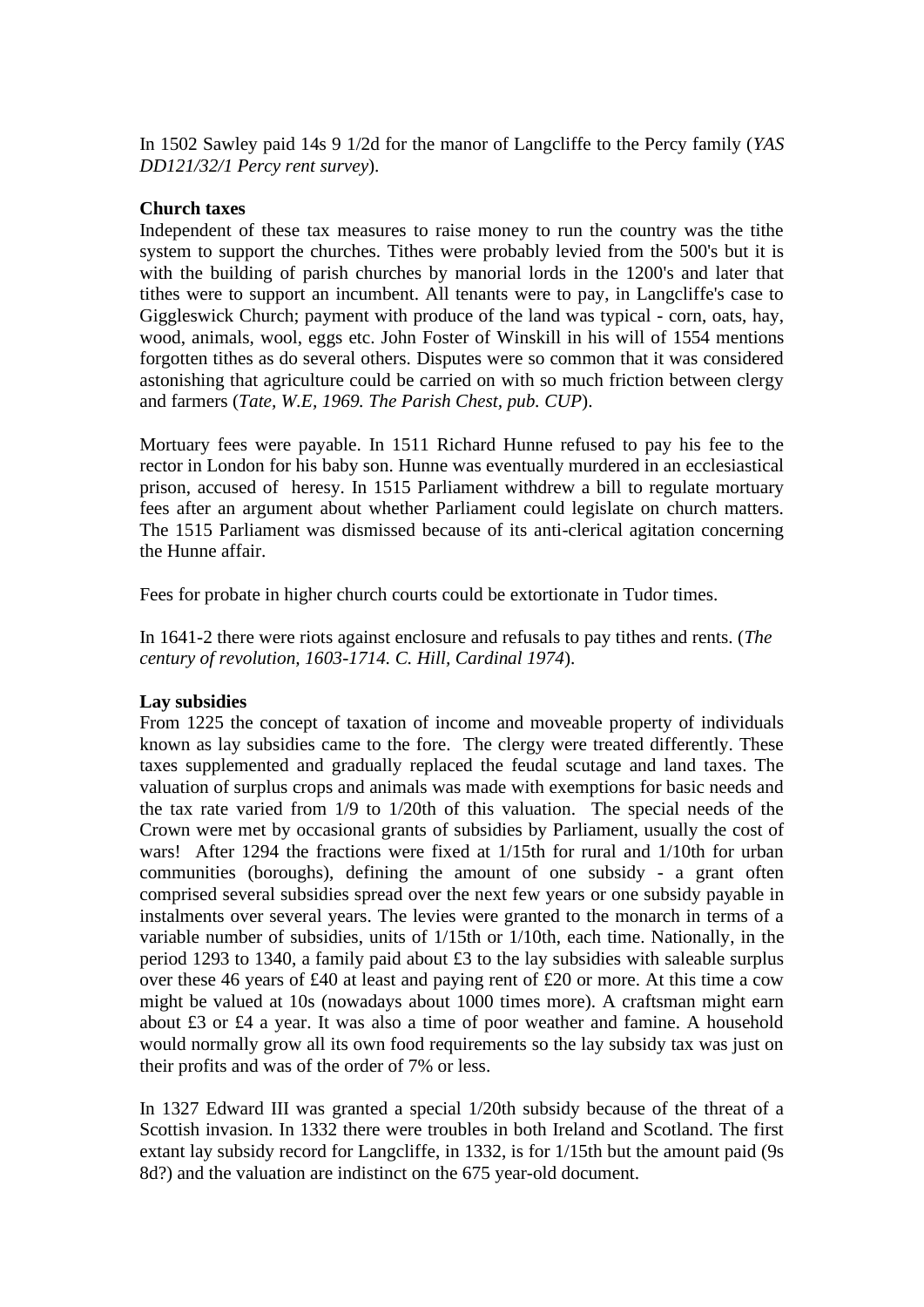| Langcliff | henr[ico] Spete        | iij s iiij d |
|-----------|------------------------|--------------|
|           | Juone de Langcliffe    | ij s         |
|           | Robler to Swift        | ij s         |
|           | Johe fit Willi         | xvj d        |
|           | henr[ico] fit Amabille | xij d        |
|           |                        |              |

summa ix s viij d ….

Individual valuations below 10s in rural areas were not taxed. The several local agents of the two chief tax agents were required to visit all houses to make valuations, resulting in numerous complaints and corrupt practices. The tax collectors are known to have been bribed, they did not include every item, and they used generously low valuations. There were complaints about a widespread decline in cultivation due to flooding and abandoned land, sterile soil, sheep disease, all perhaps due to a changing climate - and no doubt a few other ingenious excuses. There was deliberate concealment, evasion and under-valuation and the tax was sometimes rounded as multiples of a quarter mark (3s 4d). In 1334 it was decided that it was more efficient to take into account the capacity of a vill or borough to pay, and not the wealth of individuals. This time there was a further threat of invasion from the north. Every community agreed on a sum to pay, which had to be no less than that in 1332. Leading clergy were now used as tax collectors. In the late 1330's Edward III taxed heavily at the opening of The Hundred Years War; gifts to rulers to persuade them to become allies were made; since there was a shortage of coin agricultural produce could be taken in lieu. Unlike the French the English did not usually rebel on a large scale!

### **The fixed lay subsidy**

It was agreed in 1334 in Langcliffe that 13s represented the tax required for the value of the horses, cattle, sheep and pigs, wheat, barley, oats, rye, mixed corn, peas and beans, the hay, fodder, carts and items of merchandise. Langcliffe was therefore valued at nearly £10. Only a limited number of householders were wealthy enough to contribute to the tax of 13s. (In 1379 only Thomas Ineson out of 23 poll tax names paid more than the minimum amount). Otterburn paid the lowest amount of 6s 8d and Gargrave paid the highest of £1-10s-0d in the wapontake of Staincliffe.

*(ex. Glasscock, 1975)* Wap. Steynclyf' (1334) Langcliffe 13-0 Giggleswick 1-9-0 Rathmell 12-0 Settle 1-6-8 Wigglesworth 13-4 Stainforth 18-0 Wap. Yuccros Horton 13-4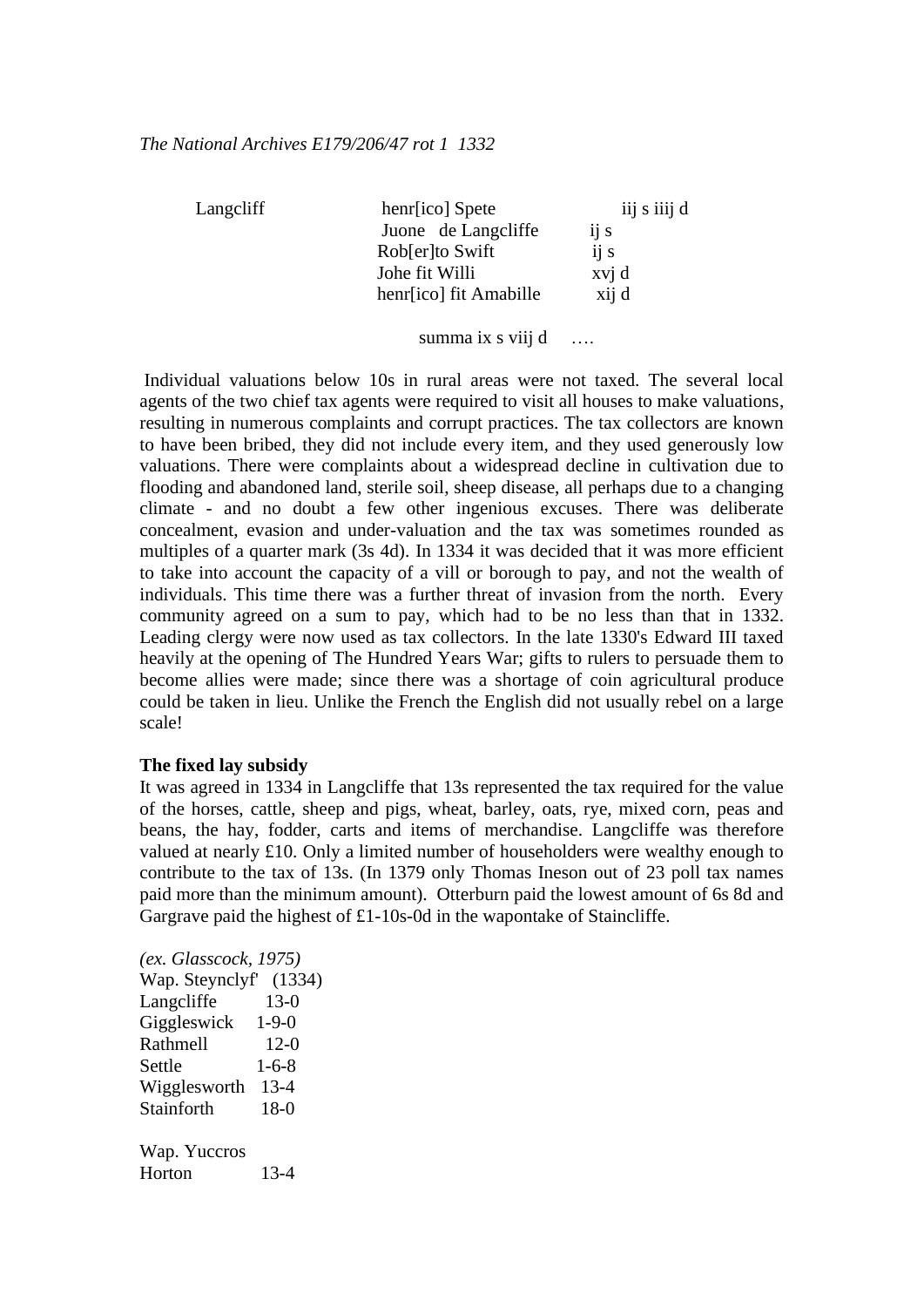| Burton in L   | $14-0$      |
|---------------|-------------|
| Austwick      | $1 - 2 - 0$ |
| Thornton in L | $9-0$       |
| Clapham       | $1 - 0 - 0$ |
| Ingleton      | $1 - 3 - 0$ |
| Dent          | $1 - 8 - 0$ |
| Bentham       | $19-0$      |
| Sedbergh      | $1 - 2 - 0$ |

*(T after a quota means tax at the higher rate of 1/10 but none of these places is so marked)*

Clerical property was exempt. The tax gradually ceased to be related to individual lay wealth and taxable capacity. Due to inflation the amount collected became worth less as time passed. An agricultural labourer might earn about £1 to £2 a year and a ploughman or craftsman about £3 to £4. There might have been about 20 families in Langcliffe at this time.

vill de Langcliffe xiij s *The National Archives E179/206/18 1337 (also in Glasscock)*

The better-off peasants in the 1300's were paying typically 10s to 20s to their Lord in (fixed) rent every year and doubtless the occasional tax demand of 10s or 20s at irregular intervals was not greeted with enthusiasm. The average tax income from Craven was less than £5 per square mile compared to more than £30 for richer agricultural areas. In the 1334 subsidy the national total tax take was £37,000 for each tax grant made which averages about 2d per person for a population of five million souls; such a figure is compatible with the amounts estimated for Langcliffe as calculated below.

The valuations of 1334 and the basic subsidies of 1/15th and 1/10th lasted nearly 300 years, to 1624. Grants were made on 42 occasions. The records for Langcliffe show many payments in this period every few years except for a long period 1432 to 1514 (the gap partly due to the cessation of war against France, The Hundred Years War, after about 1450). Some documents for income tax may be missing for this period. In the 100 years from 1332 to 1431 the average payment is at least 1.7 d per year per household assuming 20 paying families in Langcliffe (farming 15 to 20 acres each which accords with the land available). From 1514 to 1606 the payments averaged 2.7d per year per household. Although these amounts do not seem excessive it is more realistic to assume that perhaps the burden was carried by many fewer households who paid several shillings each every few years.

These lay subsidies were not the only tax demands, nor were the economic conditions over 300 years uniformly consistent with a valuation of 13s. Particularly in 1348/9 the Black Death caused labour shortages for several generations (the population falling to 3 million from 5) and communities had to apply for Relief. In Langcliffe the tax paid was 6s 6d in 1392 being a subsidy of 0.5/15th From 1416 to 1430 the amount was 13s being 1/15th.

*The National Archives E179/206/53 1391*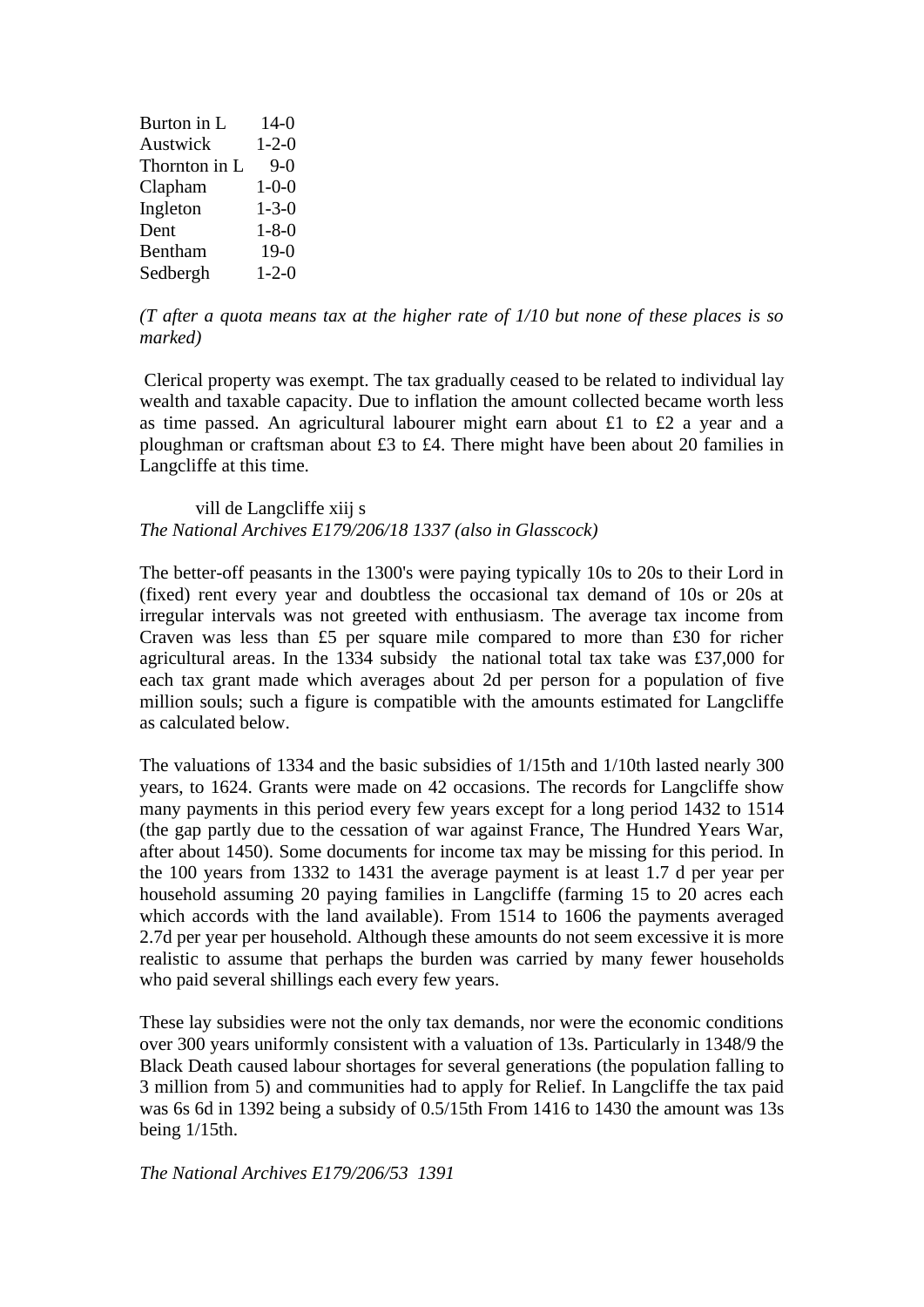Langcliffe vj s vj d

In 1433 and 1446 rebates were granted due to impoverishment of many places. Langcliffe does not seem to have had such relief. After 1468 the rebates became fossilized. In 1472-5 money from taxes was raised for war in France but there was no more direct taxation until 1483. However, forced loans had been common for a long time - it was a subject's duty to help the King in times of need. Under Edward IV these escalated from loans to gifts (benevolences) in 1474 and 1480-2. These gifts were declared illegal in 1484, by Richard III's Parliament but they were levied again in 1491 and later years. In 1489 there was a tax riot in the North Riding and the Earl of Northumberland was murdered while putting it down. Subsidies in 1497 produced riots in Cornwall. In 1522 Wolsey started a detailed survey of the financial resources of the country (General Proscription) (*J.J.Goring, Eng. Hist. Rev., vol. 86, 1971*). This was followed by an Amicable Grant in 1525.

For Langcliffe the account shows 13s owed, 5s deducted and 8s demanded from the early 1500's up to 1606 regardless of what was demanded as multiples of 1/15s. In 1540 the subsidy rate was 4/15th (£2 12s) to be paid for each of four years.

*The National Archives E179/207/152b 1540*

langeclyff xiiij s v s viiij s

There was poor weather 1526-29, influenza epidemics in the late 1550s and poor harvests in 1550, 1551,1555 and 1556 (*Probate accounts of England and Wales, 1999. British Record Society, P.Spufford, M. Brett, A.L.Erickson*).(*Brigden,2001).*

#### **The wool taxes**

From 1275 a variety of tax excuses were invented. A tax on wool was made in 1275 at 6s 8d tax, and in later years up to £2, on a sack worth £4 to £8. There was intervention in the wool trade particularly in the period 1337 to 1343, with a wool tax noted for Langcliffe in 1340 together with a lay subsidy rate of 2/15th. Wool could be collected where possible in lieu of money. Medieval sheep yelded only about 1  $\frac{1}{2}$  lb of wool per sheep.

E179/242/68 m1 of 1340 shows

vill de Langclyf vij pe viij li dj

 $pe = petra - stones, li = lb$ 

so 106 lb of wool is equivalent to say 60 or 70 sheep.

### **The Poll tax**

A notable special tax was the poll tax of 1377 (Richard II 1377-1399) at 4d a head and the modified graduated tax in 1379 and 1381. Richard needed to re-furnish the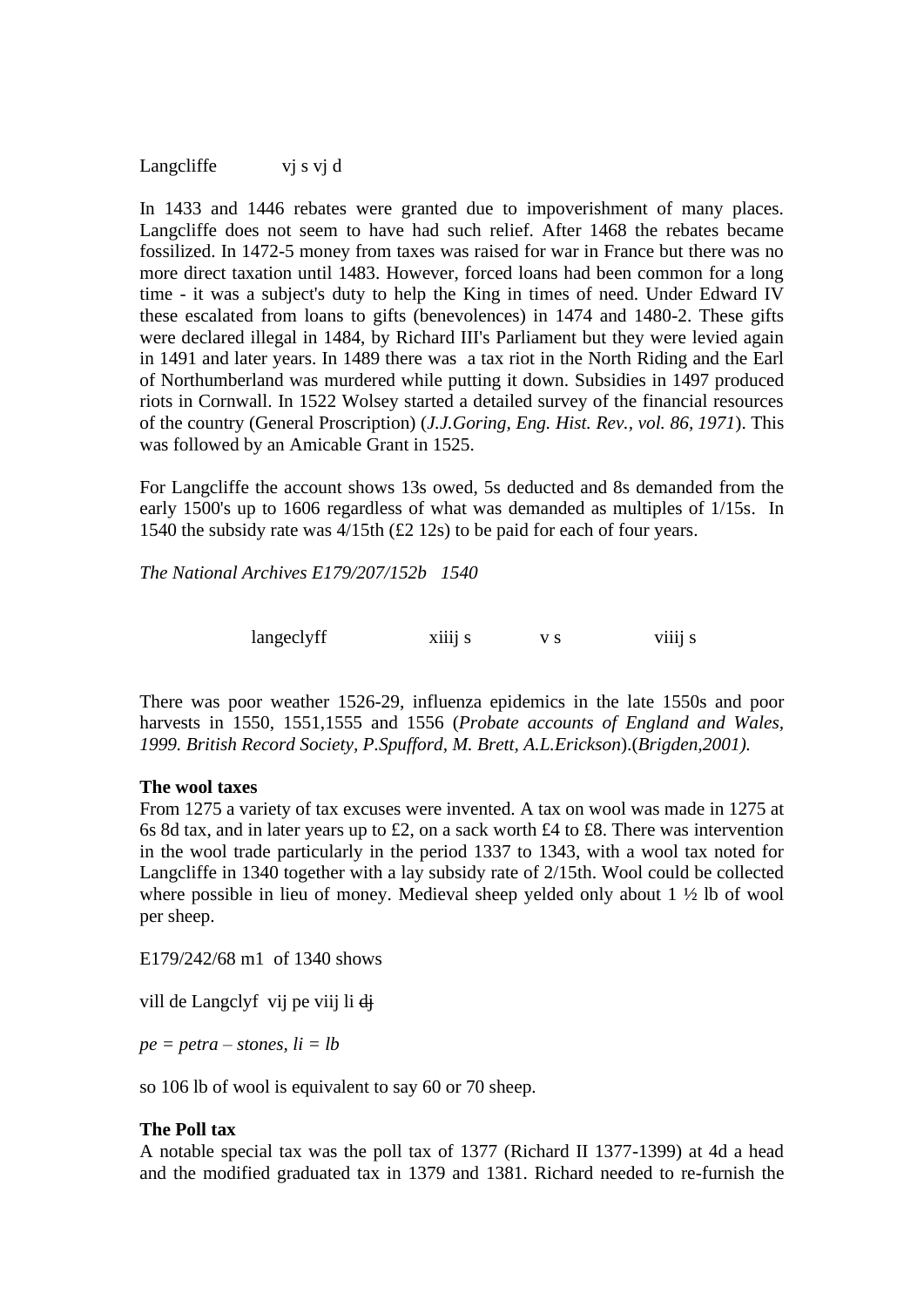Treasury to recoup the cost of fighting the French and maintaining Calais. The poll tax was paid by a large fraction of the population who were previously exempt, the wage earners. In 1377 those over 14 paid 4d (1.3 million people caught). In 1379 those lay persons over 16 paid 4d and more on a sliding scale. In 1381 those over 15 paid 12d (mysteriously then only 0.9 million people found willing) but with the rich encouraged to help the poor! This new tax was bitterly resented and there was much evasion by concealing people and denying the ages of young persons. Who would have thought it! The costs of futile military campaigns were part of the problem. In Langcliffe the list for 1379 is of 7 men and their wives paying together 4d at the single rate, one married couple paying 12d (possibly because they were engaged in trade), 4 women and 2 men paying 4d, all with surnames given, and nine others with no surname given. Total tax collected was 8s 4d. Essentially all of these people were therefore of the great mass of people engaged in agriculture. Surrounding townships were similar. Compare this 8s 4d with a typical previous lay subsidy rate of 2/15, i.e. 26s, an alarming extra tax demand over previous extortions, now from many people previously exempt.

*The National Archives E179/206/49 1379 Poll tax*

Langclyff

| Willelmus filius Thome & ux                   | iiij d |
|-----------------------------------------------|--------|
| Willelmus Filius Ade & ux                     | iiij d |
| Laurencius filius Ade & ux                    | iiij d |
| Laurencius filius Johannis & ux               | iiij d |
| Willelmus Fysch'r $&$ ux                      | iiij d |
| Willelmus Prest & ux                          | iiij d |
| Thomas Forester & ux                          | iiij d |
| Ricardus de Carr & ux                         | iiij d |
| Edmundus Suerdson & ux                        | iiij d |
| Thomas Ineson $&$ ux                          | xij d  |
| Thomas Robertson & ux                         | iiij d |
| Johannes de Armetstede & ux                   | iiij d |
| Seruientes - Ricardus filius Laurencii iiij d |        |
| Alicia ux Ade                                 | iiij d |
| Agnes filia Nicholai                          | iiij d |
| Matilda de Thorp                              | iiij d |
| Matilda filia Willelmi                        | iiij d |
| Emma Fyscher                                  | iiij d |
| Cecilia filia Willelmi                        | iiij d |
| Matheus Fyscher                               | iiij d |
| <b>Agnes Prest</b>                            | iiij d |
| Alicia filia ejusdem                          | iiij d |
| Patricius Syke                                | iiij d |

Summa - viij s iiij d

#### **Special taxes**

It was many generations before another special tax was imposed, in 1514. A grant was allowed for raising £160,000, costing Langcliffe 20s 8d in April 1514 and June 1514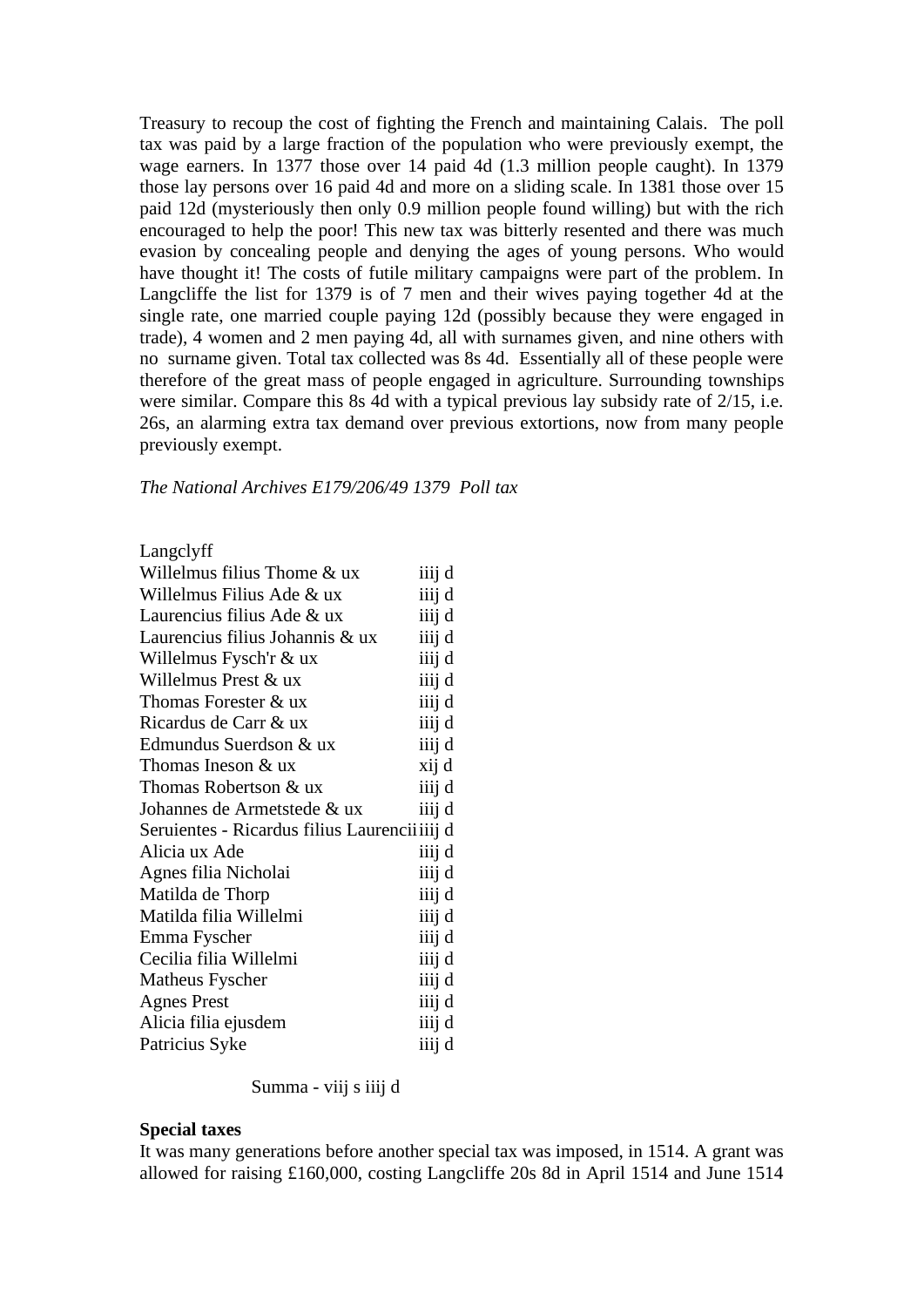or a few months later 6s. Again this was an alarmingly large sum imposed by Henry VIII but was the first of many novel ways of extracting money to re-arm the nation against the threat offered by the Catholic nations of Europe. In 1515 two special subsidies were granted by Parliament but only two of many Langcliffe names are discernible - Browne and John Stackhouse. In 1522 there came a forced loan to be made by both the laity and the clergy - it was probably never repaid. James Foster was assessed at £5 10s, several others at £1 to 30s and 9 at a few shillings, all tenants of the Abbot of Sawley; the tax paid is not given.

*The National Archives E179/206/116 1522 Forced loan*

In 1522:

Armetstede, Brache, Bradley, Browne, Foster, Kedde, Kyng, Paycoke, Sailbanke and Yveson (and see Appendix 9). In 1524/5: Kydson, Wylman At the time of the Lay Subsidy of 1524 all 18 tenants held their houses from the Abbot of Sawley.

In 1543: Armitstead, Braschay, Browne, Foster, Iveson, King, Kyd(son), Lawson, Paicocke, Sailbank In 1547: Kydde, Lawsonne, Paycok

In 1523 Parliament was asked to grant a tax of 4s in the pound; this was refused as being impossible to impose after the massive forced loan of 1522. Parliament offered a tax of 2s in the pound. It is seen that in 1523 and 1524 Robert Kyde (Kydson?) and Miles Wyldman are clearly assessed at 40s each and pay 12d (6d/ $\pounds$  over £2, 2.5%).

In 1525 the King needed more money to raise forces to reclaim land in France at an opportune moment. An 'amicable grant' was demanded from the well-off, at a rate of 1/6th of the goods of the well-off and 1/3rd of the possessions of the clergy. Open rebellion was the result around London so the King proposed that the tax was voluntary.

In 1543 there was a special subsidy. This time assessments of £1 to £4 were made of 19 men and one widow and tax was paid at 2d/£ (0.83%) followed by 16 Langcliffe men paying 1d/£ on assessments of £1 to £4. In 1545 a subsidy at the rate of 1/30th (3s 4d) was paid by three men (John Paycok, Thomas Kydde, Thomas Lawsonne) all assessed at £5. The extant records for these special taxes in Henry VIII's reign of 38 years cost Langcliffe at least 1d per year per household in addition to the 8s paid as the rebated 1/15th for the whole village on frequent occasions. The weather began to deteriorate in the 1500s - 1523 was a poor year (*Chalklin, 1974*). Further (illegal) forced loans were imposed in 1544 and 1546.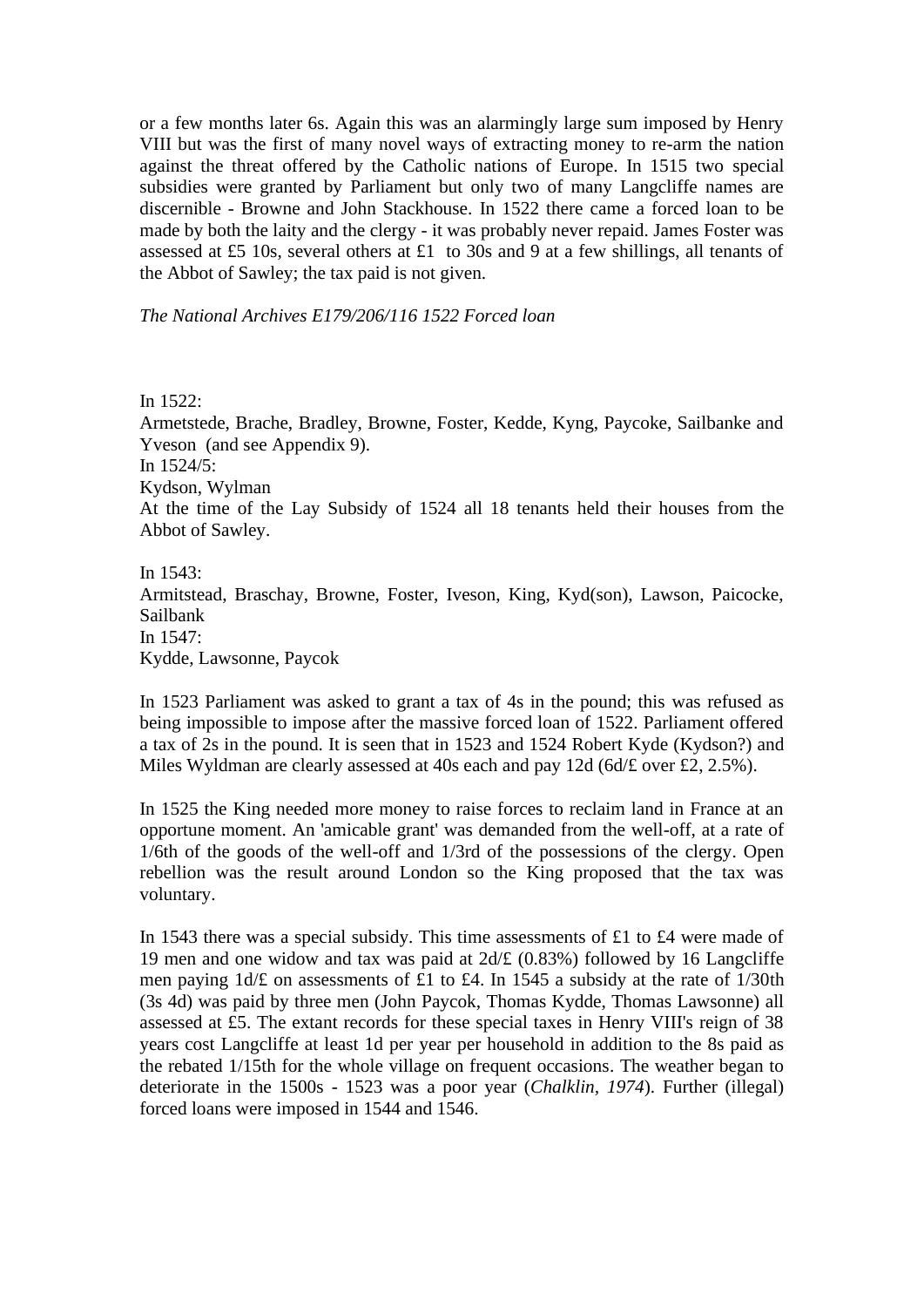#### **The sheep tax**

Edward VI (reigned 1547-1553 ) raised a Sheep Tax in 1549 (proposed by John Hales, Commissioner) and a subsidy of 2/15th in 1553. The Sheep Tax granted a Relief on Sheep and Cloth and was not wholly an instrument of agrarian policy, with a view to encouraging arable farming instead of pasture, but yet another means of raising tax revenue. However, some of the parliamentarians, wanting social justice, were trying to curb the great landlords who were trying to change to more profitable pasture from arable. 'Pasture men, because ther cattell is bothe greater and carieth more wolle, to paie for every sheere sheep thre half pens....and for every Ewe after two pens.' Other sheep of all kinds grazing on commons or open fallow were charged at 1d per head, a lower rate because it was recognized that there was a lesser yield than from animals grazing on permanent and enclosed pasture. The tax was to be paid annually for three years. The term 'subsidy' was abandoned for the term 'relief' but the principle of assessment still dealt with personal property. Those with property worth more than £10 paid 1s/£, and an extra amount if the sheep tax was greater. It was really a hated poll tax on sheep. The sheep census takers were the most effective opponents with very few returns in the North Riding. The tax was repealed in 1550 and no money seems to have been collected. Hugh Frankeland in Stainforth was assessed for 100 (meaning long hundred of 120) sheep on common pasture and 60 ewes in enclosed pasture, taxed at 30s with 20s already paid for the main relief; Christopher Chew in Stainforth was assessed for 20s for 80 on common pasture and 40 ewes in enclosed pasture. The sums quoted seem rather arbitrary. No-one in Langcliffe appears to be worth more than  $£10$  with a greater amount payable for sheep tax. Labourers might be earning £3 to £4 a year in the 1500's and skilled men a little more - at least in the south of England.

In the last quarter of the 1500s sheep values in Preston, Lancs., obtained from will inventories averaged 2s 3d (*The Lancashire textile industry in the 16th C, Chetham Soc., vol. XX, 3rd Series,1972*).

### **The late 1500s**

Lay subsidies of 2/15th or 2/10th were granted in 1545, 1553, and 1559 with no other taxes. Langcliffe paid the fixed reduced rate of 8s every time. Mary, who reigned 1553 -1558, could not be accused of being a heavy taxer. Parliament voted inadequate supplies for reclaiming Calais in 1558 so Mary had to turn to a forced loan.

Elizabeth resisted fiscal innovation and supervision even though major reform was called for. The system of taxation plunged into decline through inertia and neglect. Inflation was rife and tax evasion common. Cecil, Lord Treasurer, assessed his own income at £133 but his real income was £4000 pa.

In the reign of Elizabeth 1558-1603 there were 12 subsidies from 1/15th to 8/15th, increasing all the time, i.e. about 2.6d per household per year over this time period, assuming 20 households in Langcliffe paying the fixed 8s. (Assuming also that each document refers to a payment). There were in addition two special subsidies in 1566 and 1597. In 1566 in Langcliffe Thomas Lawson, Thomas Kynge and Henry Paycock were assessed at £4 each and paid 1/24th, i.e. 3s 4d tax. One other person paid 2s 6d. In the 1597 three subsidies Richard Foster junior, George Lawson, Richard Kidson(?), Anthony Armitstead and Giles Foster in 1598 were assessed at £4 or £3 each but it is not clear how much was paid. The village total appears to be 42s-8d (2/15ths). In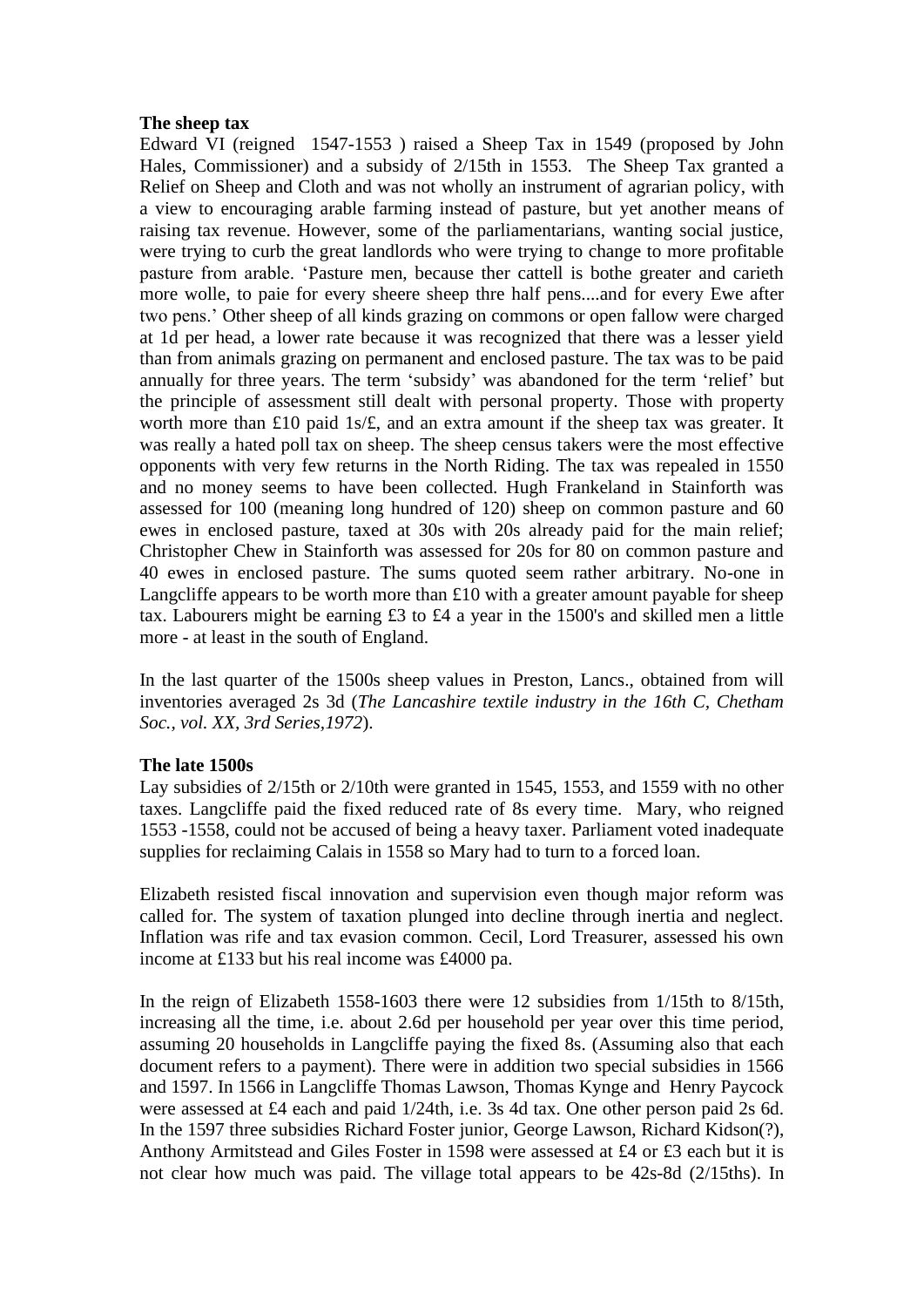1599 two more payments were due; assessments Richard Kidson, Anthony Armitstead and George Lawson £3-8s, Richard Walker and Giles Foster £4-10s-8d, with a total of 45s-4d paid. At this time servants' wages were £1 to £2 a year.

In 1569 the Earl Percy of Northumberland and Neville of Westmorland headed the rebellion known as the Rising of the North, encouraged by the Duke of Norfolk.. They resented the rise to power of Cecil and others who were not of the nobility and they wished to restore the old faith of Catholicism in the face of increasing acceptance of Protestantism. It had no support outside northern counties and ended in failure after a month. Many of those in arms were under the obligation of tenure. Four Craven men were executed - in Linton, Threshfield, Rylstone and Hanlith. Commissioners were appointed to survey lands of rebels and reported in 1570 but it is not clear what then happened as a result. In 1571 we have a list of Langcliffe men taxed on land value with no supporting documents from TNA. How does the total tax accord with the usual 8s?

(*Morkill,J.W., Kirkby Malhamdale, Yorkshire, 2005, publ. Kirkby Malham PCC*).

*Lancashire Record Office DDMA Lay Subsidy Roll 1571*

| Langclif                   | Land value Tax |         |                   |
|----------------------------|----------------|---------|-------------------|
| De Johe Swainson in terris | xl s           |         | V S               |
| De Thoma lawsonn in bon    |                | iiij li | $\overline{vi}$ s |
| De Thoma kinge in bon      |                | iij li  | V S               |
| De henr pacock in bon      |                | iij li  | V S               |
| De Willo kidsonn in bon    |                | iij li  | V S               |
|                            |                |         |                   |

In 1586 harvests failed as also in 1594-7. There was a drought in 1591, 1592 was dry after a severe winter, 1592-6 were also poor, 1596-7 gave poor harvests and famine (*J.M.Stratton, Agricultural records AD 220-1977, London 1978*). War expenses in France were substantial between 1589 and 1595.

The Lay Subsidies were abandoned after 1624 when the Commons refused to grant any more fifteenths and tenths because they were too burdensome to the poor.

### **Special subsidies after Elizabeth**

From 1606 the standard village subsidy of 13s was abandoned in favour of special subsidies at irregular intervals. We have named persons in Langcliffe assessed at £3 or £4 paying amounts varying from 1/20th to 2/15th up to 1628 then a long period before the Hearth Tax was introduced in 1662 (Charles II). The family names are predominantly Armitstead, Carr, Foster, Lawson, Payley and Sowden, each paying at least 30 to 40s over 25 years.

The 1606 three subsidies names for September 1607 are Thomas Armitstead, Richard Lawson, Richard Foster £3-5s, George Lawson, Henry Foster £4-6s-8d, total tax 28s 4d. In March 1609 second payment Thomas Armitstead, Thomas Lawson, Richard Foster at £3-5s, George Lawson and Henry Foster at ££4-6s-8d, total tax paid 28s 4d. The 1621 two subsidies names are Anthony Armitstead £5-5s, Anna Walker widow £4-4s, Richard Lawson, Thomas Sowden, Richard Foster £3-3s, total tax 18s-10d  $(1/20th)$ .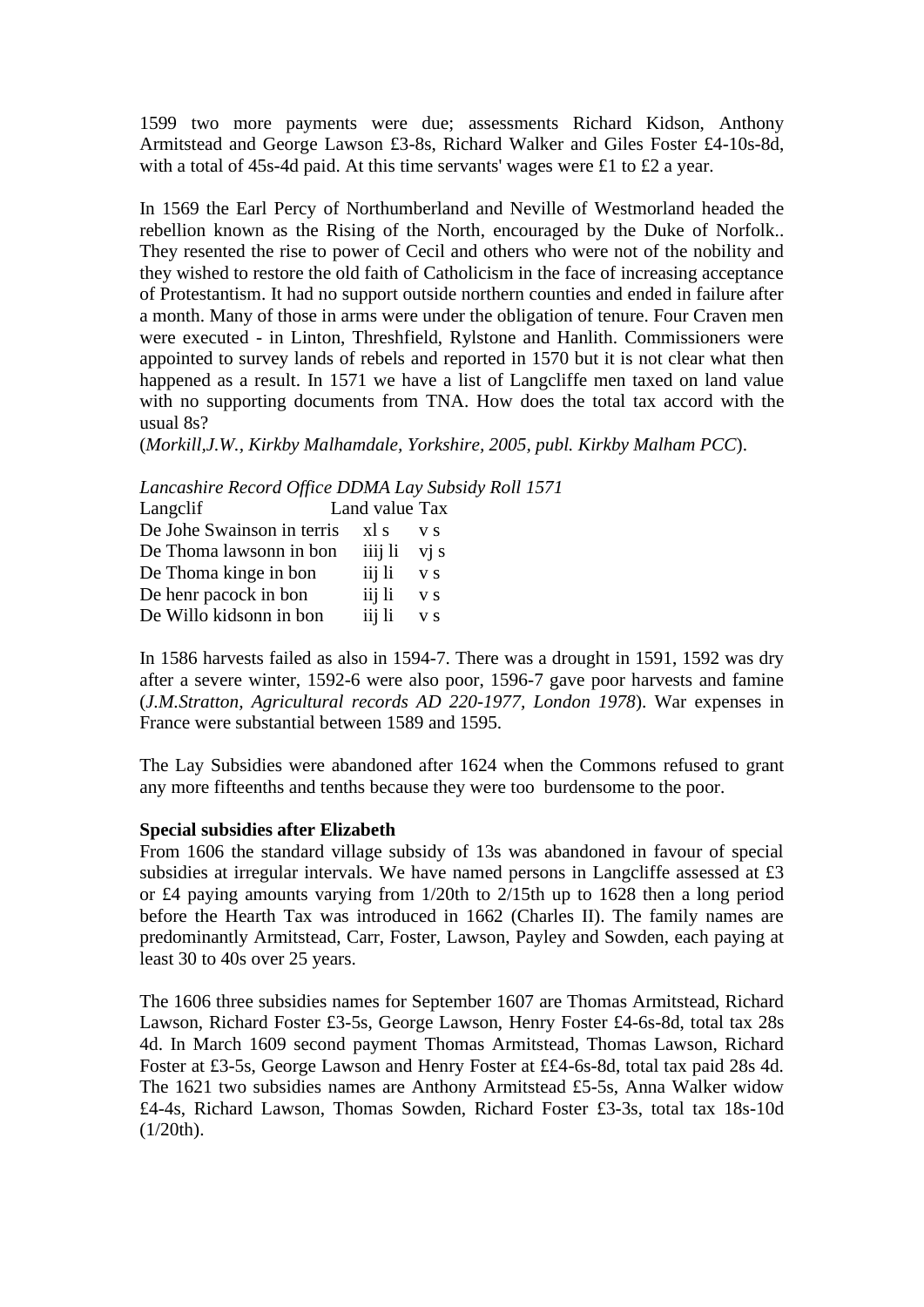The price of an oxen or cow had risen to £3 and ordinary wages were of the order of £2 to £10 a year in the 1600's. The winter of 1614 was very cold. Distress was caused by the costs of the 30 years' wars 1620-1630s. (*Round about the little steeple-the story of a Wiltshire parson, 1989. I. Gandy, Publ. A. Sutton, Wiltshire CC*). In England average annual taxation per head of population was 2s 6d. (*Hill, 1974*).

Those who were asked to pay taxes felt that the money largely went to pay for court luxury and extravagance. (*Hill, 1974*).

In 1639 the Government was brought down by a revolt of the taxpayers by them going on strike. Royal credit had been exhausted. In 1659-60 the taxpayers, led by the City of London, again went on strike since as property holders their rights were being attacked (*Hill, 1974*).

#### **The Hearth tax**

The Hearth Tax was introduced in 1662 with the object (never achieved) of providing an adequate income for Charles II. It was repealed in 1689 when William and Mary came to the throne (*YAS MD 1179*). Lists survive for 1662-6 and 1669-74. Collection in other years was farmed out and so there are no official records.

The tax for Langcliffe contains 36 names in 1662 and 24 in later years. The list in *TNA E179/402/3* gives numbers of people to be taxed for a long list of villages, Langcliffe having 37. Josias Dawson in Langcliffe Hall has 6 hearths, Lawrence Swainson 5, Anthony Armistead 3 (possibly in Hope Hill), William Carr sen. 3 (probably Manor Farm House), Richard Armistead, Thomas Clapham, Richard Lawson (Mount Pleasant Farm house), Thomas Payley 2 (The Old Vicarage) and the rest one each. Josias Dawson reduced to 5 but John Paley and Richard Armistead gained one in later years. The tax was 2s per hearth per year but paupers were exempt (paying less than 20s a year rent and owning goods worth less than £10). Thomas Payley with one hearth is noted as 'poor, distressed' in 1662. It was very unpopular as officials were given powers to enter and search premises - there was much evasion.

*Hearth tax 1664 TNA E179/393* Langcliffe Josias Dawson 6 Lawrence Swainson 5 Tho Geldard 1 Willm Kidd 1 Anthony Armistead 3 Willm Carr snr 3 Rich Lawson 2 Thomas Paley 2 Willm Kidshaw 1 Hugh Corte 1 Alice Iveson 1 Wm Carr jnr 1 Rich Wilson 1 james Iveson 1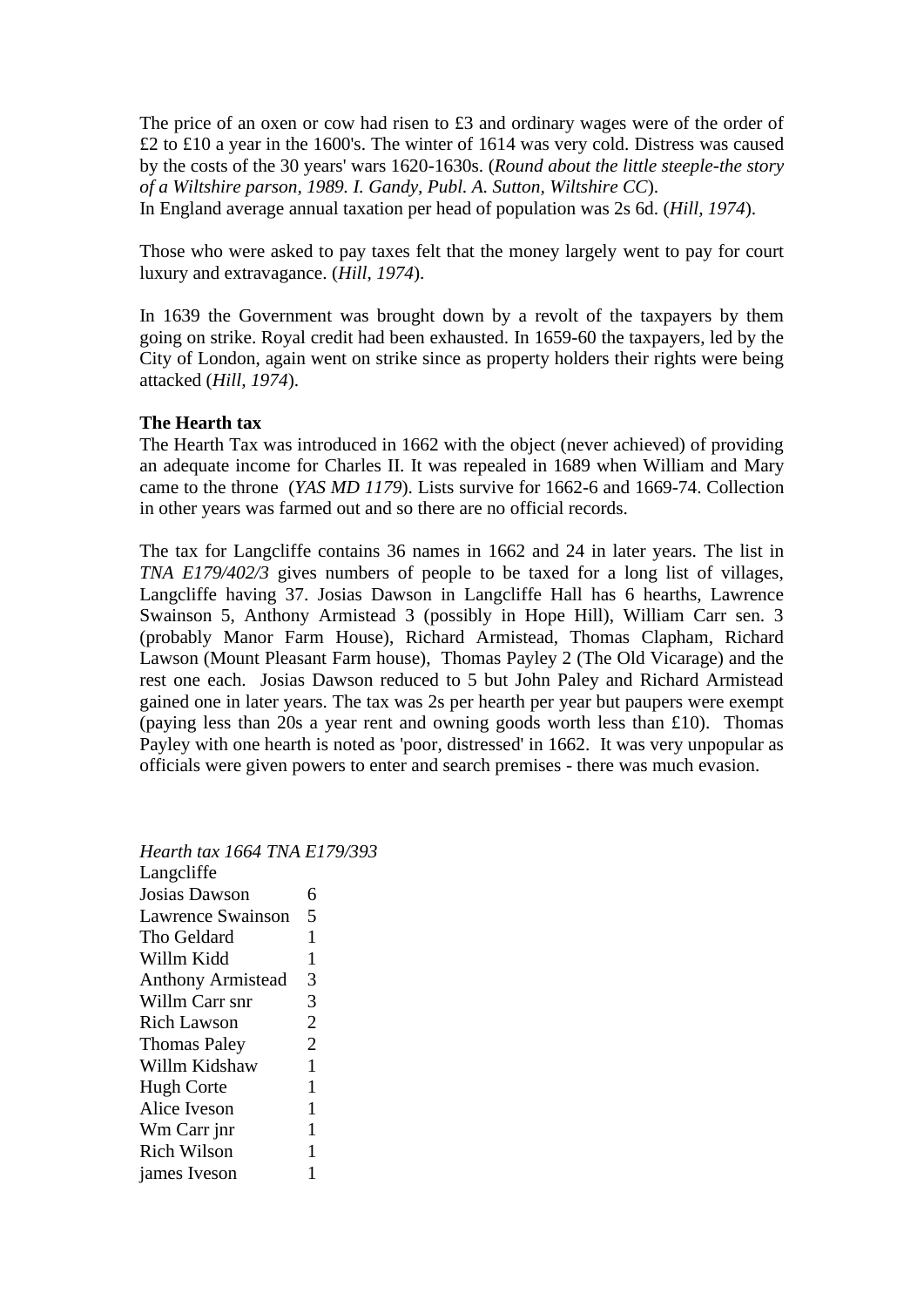Thomas Clapham 2 Nicholas Bullocke 1 Tho Lawkeland 1 Rich Armistead 2 Rich Brayshay 1 Robt Paycocke 1 not char(ged) Math Sigswicke Bryan Young John Robinson Tho Lawson Willm Pettye Willm Johnson John Watson Widd. Ellis Widd. King Widd Crester (Chester?) Elizabeth King Fardinando Bell Anne Young Ralph Bleasdell Tho Armistead

#### *1671 Hearth tax variations TNA E179 210/399* Langcliffe  $\frac{1}{1}$  Thomas Armistead now  $\frac{1}{1}$

| -1 |                 | Thomas Armistead now Anthony Woolack         |
|----|-----------------|----------------------------------------------|
| -1 |                 | Thomas paley poore and no distress to be had |
|    | William Clapham | 1 omitted                                    |

# *Hearth Tax 1672*

| <b>Willm Carr</b>     | 3              |
|-----------------------|----------------|
| Widd. Kidd            | 1              |
| <b>Thomas Geldart</b> | 1              |
| Josias Dawson         | 7              |
| Lawr. Swainson        | 5              |
| Willm. Carr jnr       | 1              |
| Robert Iveson         | $\mathbf{1}$   |
| Rich. Armistead       | 3              |
| Antho. Armistead      | 3              |
| Hugh Coort & smithy 2 |                |
| <b>John Paley</b>     | 3              |
| Rich. Lawson          | $\overline{2}$ |
| Chr. Rydas            | $\mathbf{1}$   |
| Tho. Armistead        | 1              |
| Tho. Clapham          | $\overline{2}$ |
| Rich. Brayshaw        | 1              |
| Robt. Peacocke        | 1              |
|                       |                |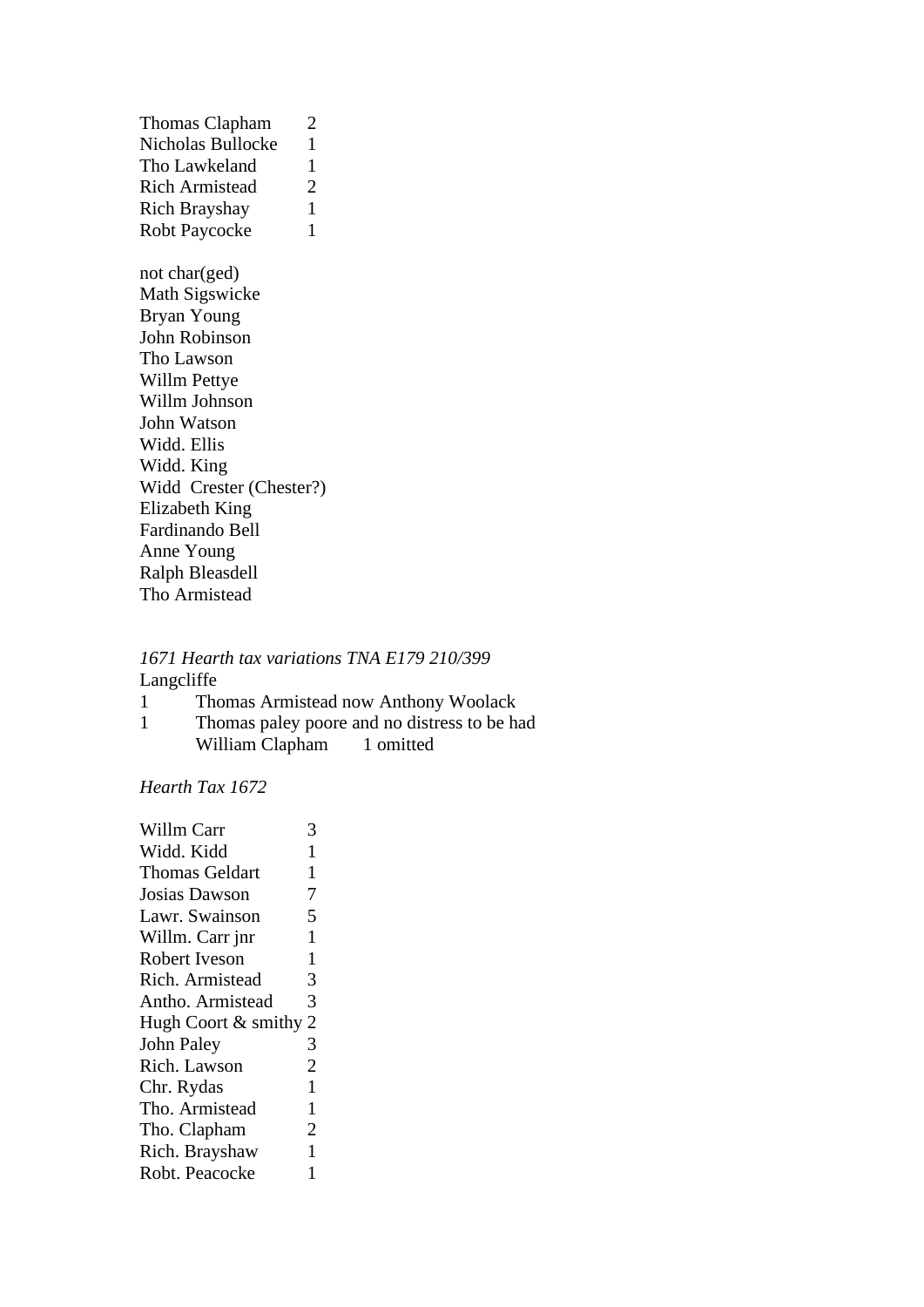| Robt. Wildman            |   |       |
|--------------------------|---|-------|
| Margt. Iveson            | 1 |       |
| Willmm. Carr             | 1 |       |
| Willm. Clapham           | 2 |       |
| John Robinson            | 1 | poore |
| Margaret King            | 1 | poore |
| Stephen Robinson         | 1 | empty |
| Rich. Jacques            | 1 | poore |
| Fardinando Bell          | 1 | poore |
| Eliz. Petty              | 1 | poore |
| <b>Richard Chester</b>   | 1 | poore |
| Ann Young                | 1 | poore |
| Antho. Ellis             | 1 | poore |
| <b>Margaret Sedgwick</b> | 1 | poore |

Robt. Moore Collt. Thomas Clapham Const.

### **Leonard Carr receipt for Hearth Tax 1681**

*West Riding QS1/20/8/8/13 (Wakefield)*

#### **Poll tax 1667 and ship and army special taxes**

Charles II re-introduced a poll tax in 1667 (Langcliffe paid £7-17s-0d) and in 1678 (£6-19s-0d), followed by William and Mary in 1692 (about £20). Some poor people were exempt.

### *TNA E179/261/7 pt.1 1667*

Langckliffe the 16th of Aprill 1667 weapontak of Staincliffe The name and sirname and place of abode of her yt refuse to pay ye summe affixed to her name and charges upon her for her Pooll and have not goods to distreane upon. Agnes Lawson of Langekliffe ij s lat servant to Thomas Armitstead junior person and wages ij s Will Car senior Willm Carr Junior subcollectors

Signed and allowed by us Comm[issioners]

..... ........ Cuth. Wade

Further, in 1673 William Carr sen. and Tymothie Peacocke had to pay £4-8s-4d jointly for 'extraordinary occasions' to raise £1,238,750 nationally. In 1677 Thomas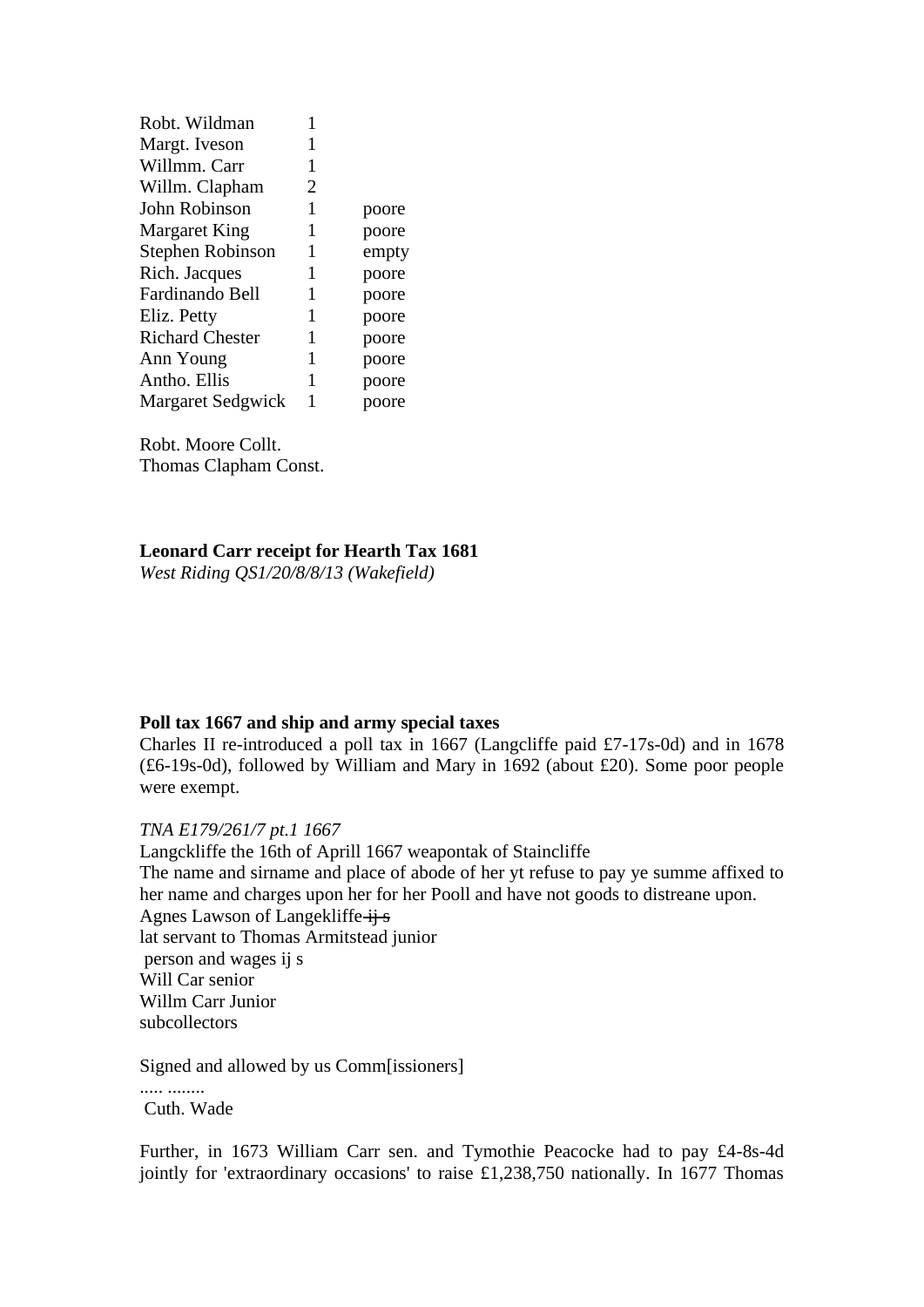Clapham paid about £12 over 18 months to help pay for for building 30 ships needed by the Navy. In 1678 payments were required for disbanding the army - William Geldard, Richard Wilson, James Fawcit and Richard Frankland paid several pounds each.

#### **The Land tax 1692**

The Land tax was levied from 1693 on land valued above 20s annually with an assessment made in 1692.

*TNA SP 33/B m23A*

West Ryd Co Ebor Staincliffe

A schedule of ye Sumes charged upon each township.... pursuant to a late Act of Parlamt Entitled an act for granting an aid to their majties of ye sum of 2651702 li 18s towards the carrying on a vigorous warr against France Anno 92

| $li$ s $d$ |
|------------|
| 35 6 8     |
|            |
| 88 8 0     |
| 88 8 0     |
| 52 10 8    |
| 44 16 0    |
| 88 S O     |
|            |

Ralph W

*Valuation of Langcliffe 1692*

*(Northallerton CRO ZXC IV 1/ 2/1 MIC 3058)*

*A valuation of ye lands tenements hereditaments tythes and other estates whatsoever within ye township of Langcliff with ye names of ye owners thereof and also a list of all those persons who are present principles of horse and foot within ye said township with ye names of each of those respective contributors by us whose names are underwritten ye 21 st day of December 1692*

|                       |                 | $f - s - d$ |                |
|-----------------------|-----------------|-------------|----------------|
| Mr Christopher Dawson | 16              | -16 08      |                |
| Lawrence Swainson     | 09              | 13 04       |                |
| Wm Geldard            | 01              | 07          | 06             |
| Tho Geldard           | 01              | 07          | 06             |
| James Geldard         | 00              | 0.5         | 10             |
| Jane Huitson          | 00 <sup>2</sup> | 12          | -06            |
| Rich Butterfeild      | 00 <sup>0</sup> | 18          | 04             |
| Anthony Armistead     | 09              | 06          | 08             |
| Mr Leonard Carr       | 15              | 0.5         | 10             |
| and mill              | 01              | 17          | 06             |
| Richd Lawson          | 07              | 10          | 0 <sup>0</sup> |
| John Palev            | 09              | 16          | 08             |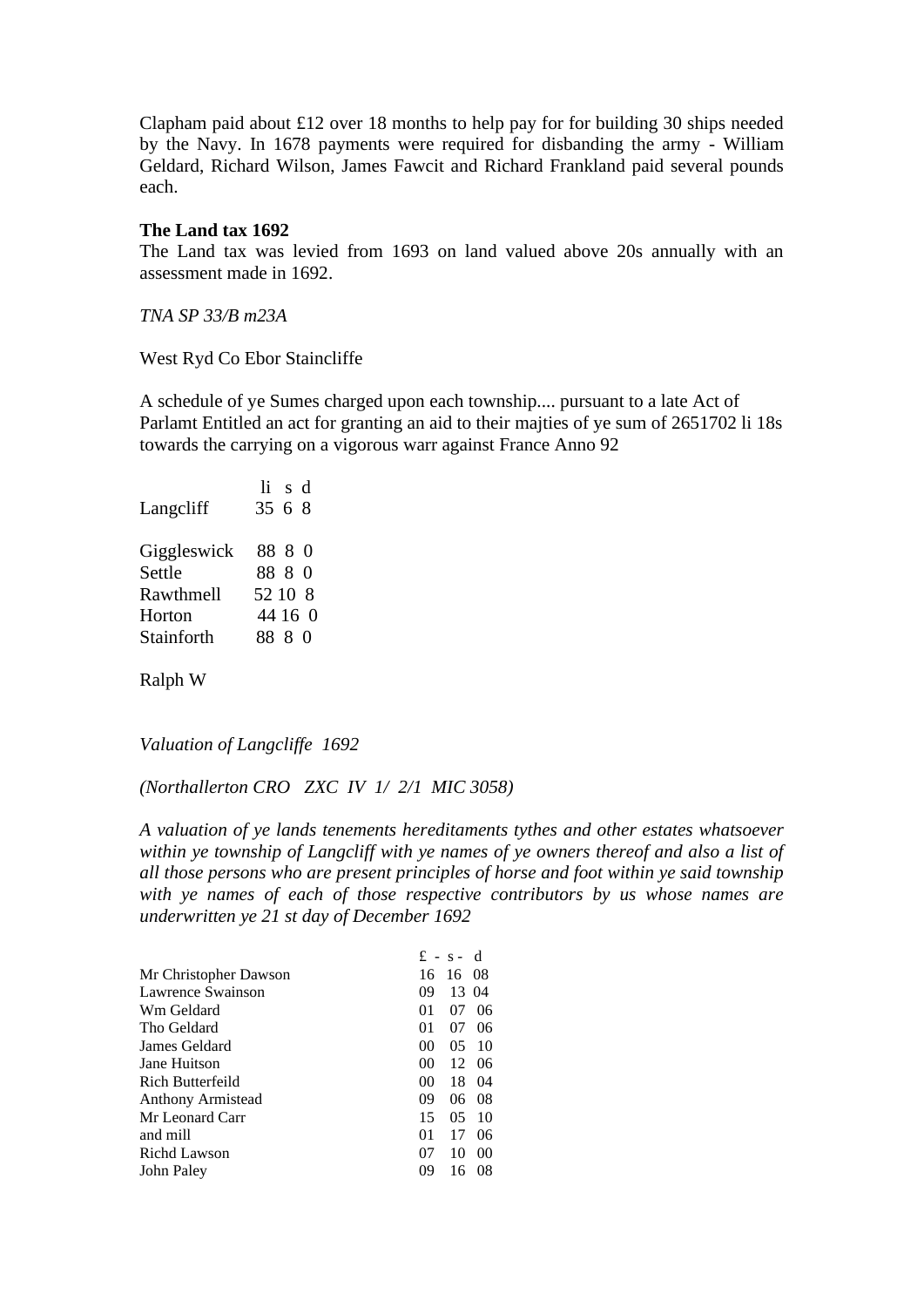| <b>Anthony Storey</b>                     | 01              |       | $00\ 00$ |                         |
|-------------------------------------------|-----------------|-------|----------|-------------------------|
| Hugh Cort                                 | 01              |       | 10 00    |                         |
| John Wilson                               | 00              |       | 14 02    |                         |
| Richd Armistead                           | 07              |       | 19 02    |                         |
| Wm Carr                                   | 03              |       | 13 04    |                         |
| Richd Wilson                              | 00              |       | 18 04    |                         |
| Tho Downham                               | 00              | 05 00 |          |                         |
| James Armistead                           | 00              |       | 12 06    |                         |
| Wm Paley senr                             | 01              |       | 06 08    |                         |
| Vid Cookson                               | 00              | 03 04 |          |                         |
| Tho Knowles molm (Malham)                 | 00              | 10    | -10      |                         |
| Tho Clapham                               | 07              |       | 10 00    |                         |
| Nicholas Bullock                          | 04              |       | 10 00    |                         |
| John Armistead                            | 01              |       | 05 00    |                         |
| John Brashey                              | 04              |       | 07 06    |                         |
| Timothy and Jarvis Peacock                | 02              |       | $00\ 00$ |                         |
| Wm Paley Stainforth                       | 07              | 0000  |          |                         |
| <b>Christopher Browne</b>                 | 01              | 01 08 |          |                         |
| Wm Tailor                                 | 05              |       | 18 04    |                         |
| Tho Knowles Rawthmel                      | 00 <sup>1</sup> |       | 10 00    |                         |
| Wm Haworth                                | 00              |       | 10 05    |                         |
| Thos Armistead                            | 00              | 07 01 |          |                         |
| Wm and James Whitfeild                    | 15              | 04 02 |          |                         |
| Mr Stephen Fish                           | 05              |       | 12 06    |                         |
| Wm Foster                                 | 01              |       | 17 06    |                         |
| John Ellershaw                            | 01              | 05 00 |          |                         |
| Mr Richd Ellershaw                        | 08              |       | 02 06    |                         |
| Tythe wooll and lambs                     | 04              | 04 02 |          |                         |
| John Robinson                             | 00              | 03 04 |          |                         |
| Tho Redgey                                | 00              |       | 03 04    |                         |
| Sum                                       | £165 05         |       | 00       | (actually £165 $-4-2$ ) |
| Thomas Clapham                            |                 |       |          |                         |
| John Paley                                |                 |       |          |                         |
|                                           |                 |       |          |                         |
| Mr Christopher Dawson principall of horse |                 |       |          |                         |
|                                           |                 |       |          |                         |
| Mr John Lister                            |                 |       |          |                         |
| Mr Richd Preston                          | contributers    |       |          |                         |
| Wm Dawson                                 |                 |       |          |                         |

| Anthony Armistead principall of foot |  |
|--------------------------------------|--|
| Wm and James Whitfeild               |  |
| Wm Carr                              |  |
| Hugh Cort                            |  |
| <b>John Armistead</b>                |  |
| <b>Christopher Redgey</b>            |  |
| The owner of tythe wooll and lamb    |  |
|                                      |  |

John Paley principall of foot Mr Leonard Carr |

Robert Lawson J \_\_\_\_\_\_\_\_\_\_\_\_\_\_\_\_\_\_

contributers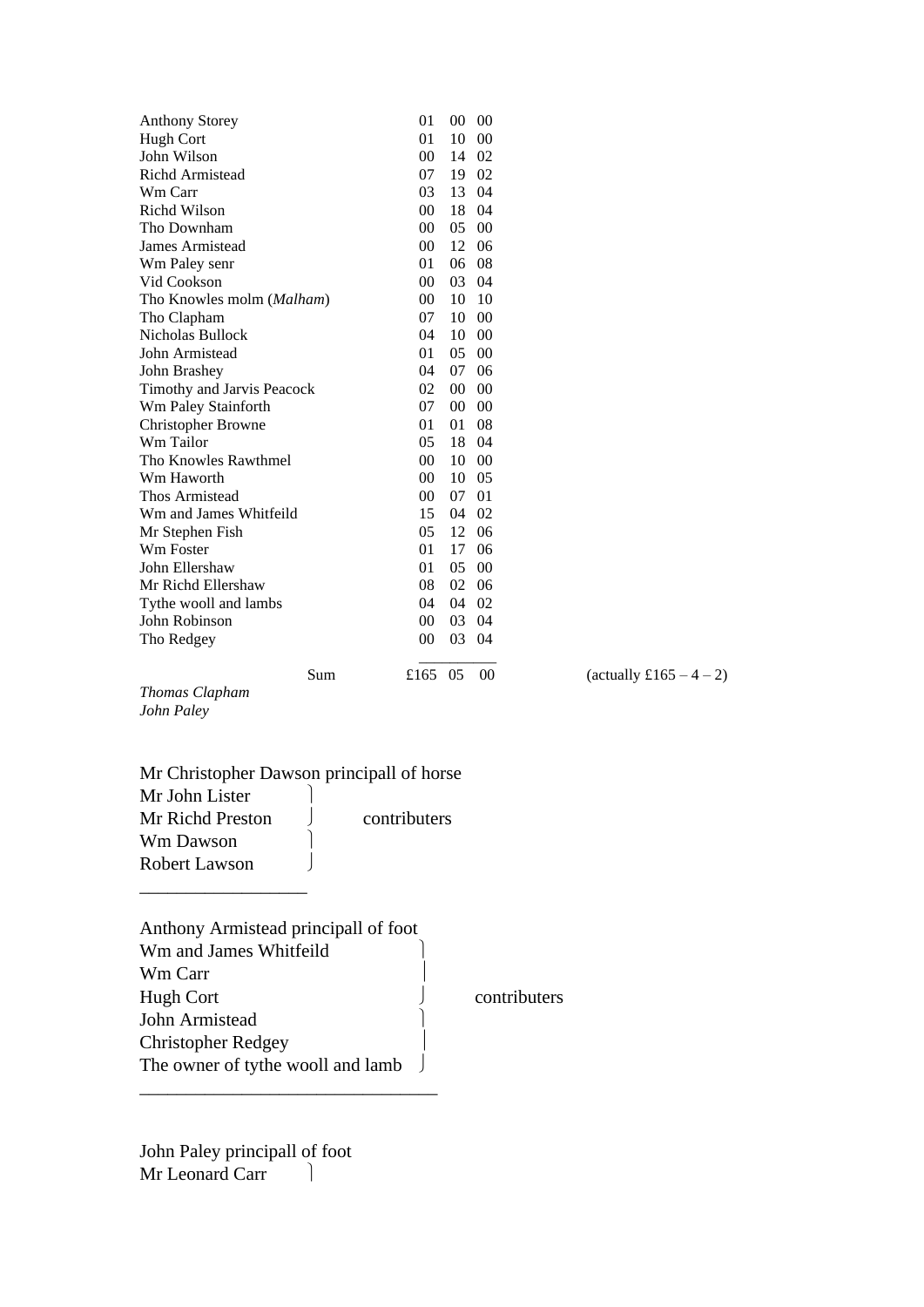Richd Wilson Richard Contributers Richd Butterfeild Jane Huitson

\_\_\_\_\_\_\_\_\_\_\_\_\_\_\_\_\_\_\_

Thos Clapham principall of foot Lawrence Swainson Nicholas Bullock Wm Paley Stforth  $\qquad \qquad$  contributers John Brashey Wm and James Whitfeild of Upper Henside Christopher Browne \_\_\_\_\_\_\_\_\_\_\_\_\_\_\_\_\_\_\_\_\_\_\_\_\_

| Richd Lawson principall of foot       |  |
|---------------------------------------|--|
| <b>Richd Armistead</b>                |  |
| Wm Taylor                             |  |
| Wm Tho and James Geldard              |  |
| Wm Paley John Ellershaw               |  |
| <b>Wm Foster James Armistead</b>      |  |
| Tho Knowles de molm ( <i>Malham</i> ) |  |
| Tho Knowles de Rathmel                |  |
|                                       |  |

contributers

Mr Stephen Fish principall of horse

Mr Richd Ellershaw .... charged with a foot

Armes at Gigleswick for his whole estate in the parish yet hee ye said Mr Ellershaw hath no glebe or any thing considerable within gigleswick but a great parte of his estate within ye said township of Langclife

## **The Marriage tax**

A 17thC tax on marriage led to a decline in number of marriages so in 1694 a graduated bachelor tax was introduced. It started at 1s and rose to 6s for a gentleman and £1-6s for an esquire and £12-11s for an unmarried duke. It lasted 5 years but we have no record of it for Langcliffe.

### **The window tax**

The window tax was first introduced in 1697 and levied on all houses with 6 or more windows in an attempt to assess house property more easily than a hearth count which was abolished in 1689. The tax rates were 2s a year plus 8s for a house with over 10 windows. In 1709 the rate was increased for larger houses, and the poor were exempt. 100 years later in 1793 a servant earned about £10 a year with board and lodging, and a day labourer about 2s a day without victuals. Meat was about 41/2d a pound (*Speight, H., 1892. Th Craven and North-West Yorkshire Highlands, pub. Elliot Stock, London*). The list for Langcliffe in 1800 is known. The tax was abolished in 1851. Windows were not always blocked to avoid tax, but for changing use of rooms.

Window tax for 1800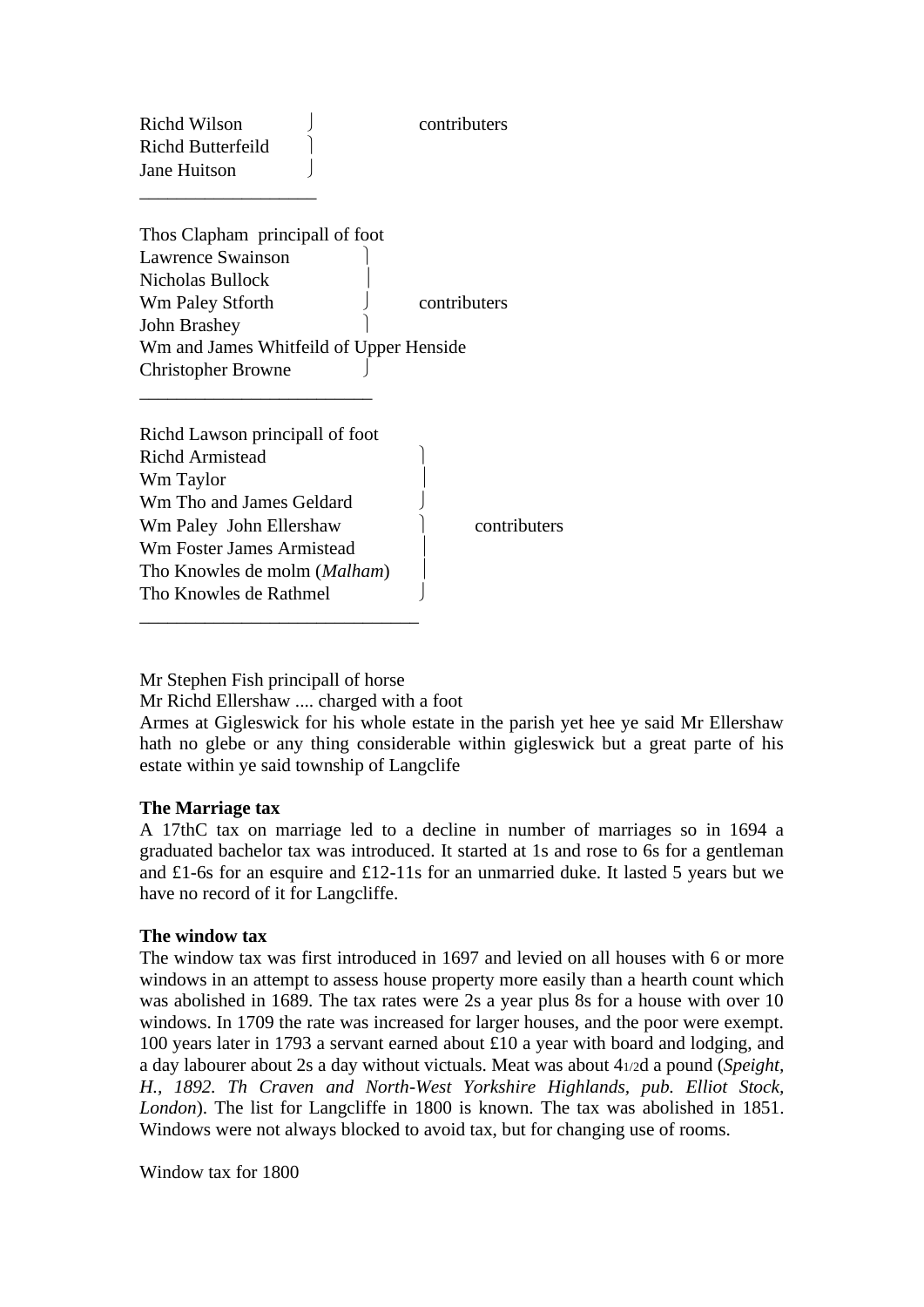| Wm. Carr           | 15 windows     | £4-12-0      |
|--------------------|----------------|--------------|
|                    | House duty     | $0 - 3 - 4$  |
|                    | 1 saddle horse | $1 - 4 - 0$  |
|                    | 2 dogs         | $0-12-0$     |
| John Carr          | 8 windows      | $1 - 1 - 0$  |
|                    | 1 saddle horse | $1 - 4 - 0$  |
|                    | 2 cart horses  | $0 - 12 - 0$ |
| <b>Thomas Carr</b> | 8 windows      | $1 - 1 - 0$  |
| <b>John Foster</b> | 18 windows     | $16 - 3 - 4$ |
|                    | etc.           |              |
| John Kidd          | 6 windows      | $0 - 4 - 6$  |
| Wm. Lawson         | 12 windows     | $2 - 16 - 0$ |
|                    | house duty     | $0 - 3 - 4$  |
| Mary Paley         | 15 windows     | $4 - 12 - 0$ |
|                    | house duty     | $0 - 3 - 4$  |

### **Local taxes**

The taxes noted so far were for national expenses, apart from the tithes to the local church. There were also local taxes due for maintenance of the community. For example William Paley in Stainforth detailed his taxation expenses for 1672 to 1675 which include (*Brayshaw and Robinson, 1932*)

| 1672 | church gald<br>highways<br>hearthmoney<br>rents                                                                                                                                                                                                                                    | $1s$ 4d<br>$4s$ 4d<br>$2s$ 0d<br>8s 5d | (one hearth)                                                                                                                                     |
|------|------------------------------------------------------------------------------------------------------------------------------------------------------------------------------------------------------------------------------------------------------------------------------------|----------------------------------------|--------------------------------------------------------------------------------------------------------------------------------------------------|
| 1673 | robbery money<br>churchwarden<br>constable gald<br>poor assessment<br>robbery money<br>6 month assessment<br>rents<br>foot arms<br>hall repairs<br>2 month assessment<br>poor assessment<br>constable<br>3 quarter assessment<br>commons<br>parson<br>4th quarter assessment 5s 6d |                                        | $3s$ 3d<br>1s 11d<br>$4s$ 5d<br>$2s$ 5d<br>$1s$ 6d<br>5s 6d<br>$17s$ 7d<br>8s 11d<br>$2s$ 9d<br>5s 6d<br>4d<br>$2s$ 6d<br>5s 6d<br>$1s$ Od<br>2d |
| 1674 | poor assessment<br>constable gald<br>churchwarden<br>tithe corn<br>Easter dues to vicar<br>5 quarter assessment 5s 6d                                                                                                                                                              |                                        | 3s 6d<br>$1s$ 3d<br>$2s$ 0d<br>$4s$ 4d<br>$1s$ 8d                                                                                                |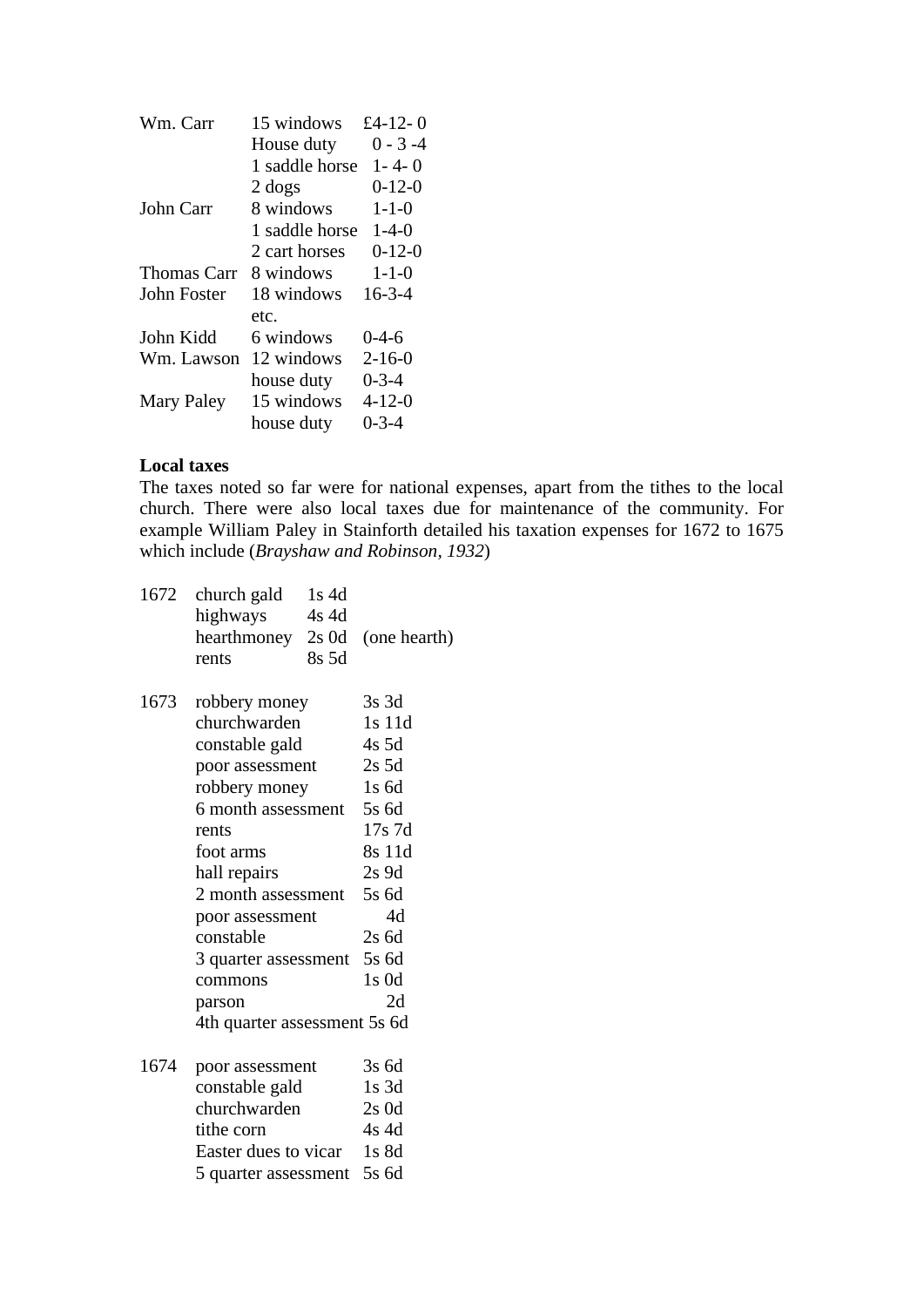|      | church repairs     | $2s$ 0d   |
|------|--------------------|-----------|
|      | hearthmoney        | $2s$ 0d   |
|      | rents              | $17s$ 7d  |
|      | constable gald     | $3s$ 9d   |
|      | 3 month assessment | 5s 6d     |
|      | an assessment      | 4d        |
|      | hearthmoney        | $2s$ 0d   |
|      | poor assessment    | $3s$ 6d   |
|      | constable gald     | $2s$ 2d   |
|      | church gald        | $1s$ 8d   |
|      |                    |           |
| 1675 | constable gald     | 2s 5d     |
|      | rents              | 17s 7d    |
|      | hearthmoney        | $2s$ 0d   |
|      | an assessment      | $2s$ 9d   |
|      | poor assessment    | 7s1d      |
|      | bridge gald        | $1s$ 2d   |
|      | hearthmoney        | $2s$ 0d   |
|      | an assessment      | $1s$ $0d$ |
|      | church gald        | 1s 11d    |

#### **Conclusion**

The existing records show for Langcliffe that over a period of several hundred years taxes became gradually heavier but wealth was also growing. Much of the money raised was to provide for national security and the government of the country by the monarch. The lack of surplus cash in early years must have posed problems when a tax collector suddenly appeared on the doorstep, particularly when no account was taken of major annual variations in agricultural yields or plagues. Taxes were not fairly imposed and much devious behaviour is recorded. Apart from a few individual families who probably carried the subsidy tax burden of 13s (reduced to 8s much of the time) for 300 years the majority of Langcliffe tenants of Sawley Abbey (up to 1536) were not well-off and probably had very little surplus money saved up. They subsisted from farming and probably resented the tax demands since there was little evident benefit to them in terms of local services or improvements. A few pennies per year per household on average does not sound excessive even on incomes of a pound or two a year (a few hundred pennies) but could have meant starvation at times. Presumably the taxation records for any one village are not complete but we have enough for Langcliffe to shed some light on the fate of villagers.

#### *Bibliography*

Beresford, M.W. 1984. Time and Place:collected essays. Publ. Hambledon Press. Beresford, M.W. 1963. Lay subsidies and poll taxes.

Brigden, S., 2000. New worlds, Lost worlds: the rule of the Tudors 1485-1603. Penguin.

Campbell, M. 1983. The English Yeoman under Elizabeth and the Early Stuarts. Publ. Merlin Press, London.

Davies, C.S.L., 1977. Peace, print and Protestantism 1450-1558. Publ. Paladin. Dodd, A.H. Life in Elizabethan England. 1962. Batsford, London.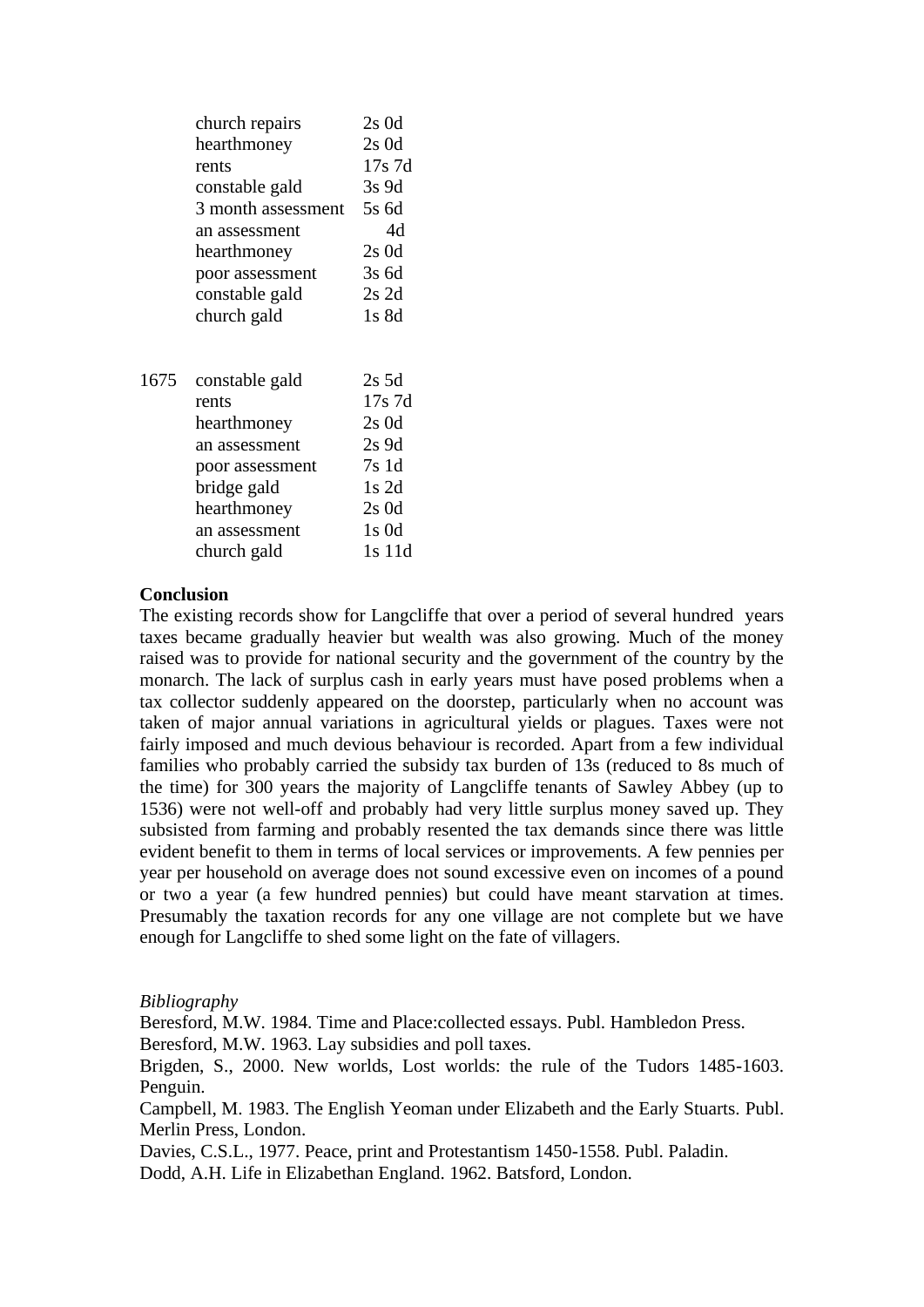Duffy, E. 2001. The voices of Morebath. Reformation and rebellion in an English village. Yale Univ. Press.

Dyer, C. 2002. Making a living in the Middle Ages; The people of Britain 850-1520. Yale Univ. Press.

Glasscock, R.E., ed.,1975. The Lay Subsidy of 1334. Publ. British Academy, OUP Gough, R. 1979. The history of Myddle. Caliban Books, Ascot.

Hoyle, R.W. 1987.Early Tudor Craven Subsidies and Assessments 1510-1547. YASRS vol. 145.

Hurstfield, J. and Smith, A.G.R. 1972. Elizabethan People - State and Society. Edward Arnold, London.

Jurkowski, M., Smith, C.L., Crook, D., 1998. Lay Taxes in England and Wales 1188- 1688. PRO Handbook no. 31.,

Mackenzie, K. 1963. The English Parliament. Penguin, Harmondsworth.

Moorhouse,G., 2002. The Pilgrimage of Grace. Publ. Weidenfeld and Nicolson, London.

Ogg, D. 1962. England in the reign of Charles II. Clarendon Press, Oxford.

Price, M.R. and Mather, C.E.L. 1957. A portrait of Britain under Tudors and Stuarts 1485-1688. Clarendon Press, Oxford.

Trevelyan, G.M. 1960. England under the Stuarts. Penguin, Harmondsworth.

Wingfield-Stratford, E. 1950. King Charles the Martyr 1643-1649. Hollis and Carter, London.

### *Appendix*

Hearth tax names

*Ripon Historical Society, 1992 Hearth Tax Lady Day. (Settle Library)*

William Carr 3 Widdow Kidd 1 Thomas Geldert 1 Josias Dawson 7 Lawrence Swainson 5 William Carr jun. 1 Robert Iveson 1 Richard Armistead 3 Anthony Armistead 3 Hugh Coare and smithy 2 John Paley 3 Richard Lawson 2 Christopher Rigdas 1 Thomas Armistead 1 Thomas Clapham 2 Richard Brashawe 1 Robert Peacocke 1 Robert Wildman 1 Margaret Iveson 1 William Carr 1 William Clapham 1 John Robinson 1 p(oore) Margaret King 1 p